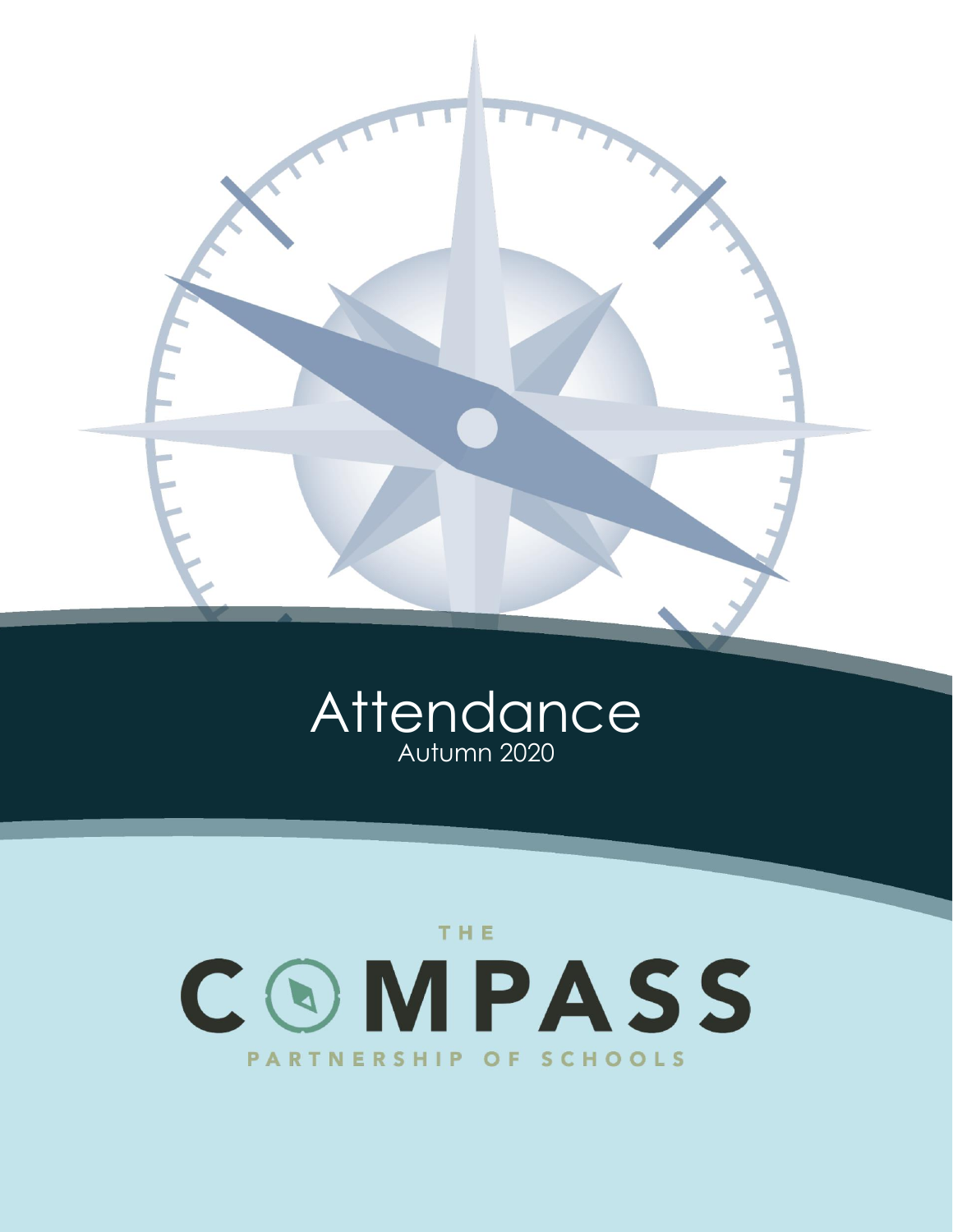# **Rationale**

For a child to reach their full educational achievement a high level of school attendance is essential. We are committed to providing an education of the highest quality for all our children and we endeavour to provide an environment in which all pupils feel valued, safe and welcome. Parents and children play an important part in making our schools successful. Every child has a right to access the education to which they are entitled. Parents and teachers share the responsibility for supporting and promoting excellent school attendance and punctuality for all.

It is our duty to consistently strive to achieve a goal of 100% attendance for all children, whilst realising that for some of our children with complex needs, attendance levels may vary according to some of the wide ranging physiological barriers to learning that they encounter. Every opportunity will be used to convey to children and their parents or carers the importance of regular and punctual attendance.

For our children to take full advantage of the educational opportunities offered it is vital your child is at school, on time, every day the school is open, unless the reason for the absence is unavoidable. The routines children develop around attendance and punctuality at school are the same as the expectations of any future employer in the world of work. High attainment, confidence with peers and staff, and future aspirations, all depend on good attendance.

## **Good attendance is important because:**

- statistics show a direct link between under-achievement and absence below 95%
- regular attenders make better progress, both socially and academically
- regular attenders find school routines, school work and friendships easier to cope with
- regular attenders are more successful in transferring between primary school, secondary school, and higher education, employment or training.

#### **Attendance and COVID 19**

The Government has again made school attendance mandatory. We understand that for some the return to school for all children may raise some concerns. Please rest assured that we have robust risk assessments in place and please take time to contact us if you wish to discuss this further.

We recognise that the current pandemic will impact on children's school attendance and understand that this is a necessity to ensure the safe opening of school for all children. We will not penalise families of children who have to stay at home due to:

- contact from test, track and trace;
- having to quarantine following returning to the UK
- who are awaiting the outcome of a COVID 19 test
- a family member of someone awaiting a COVID 19 test result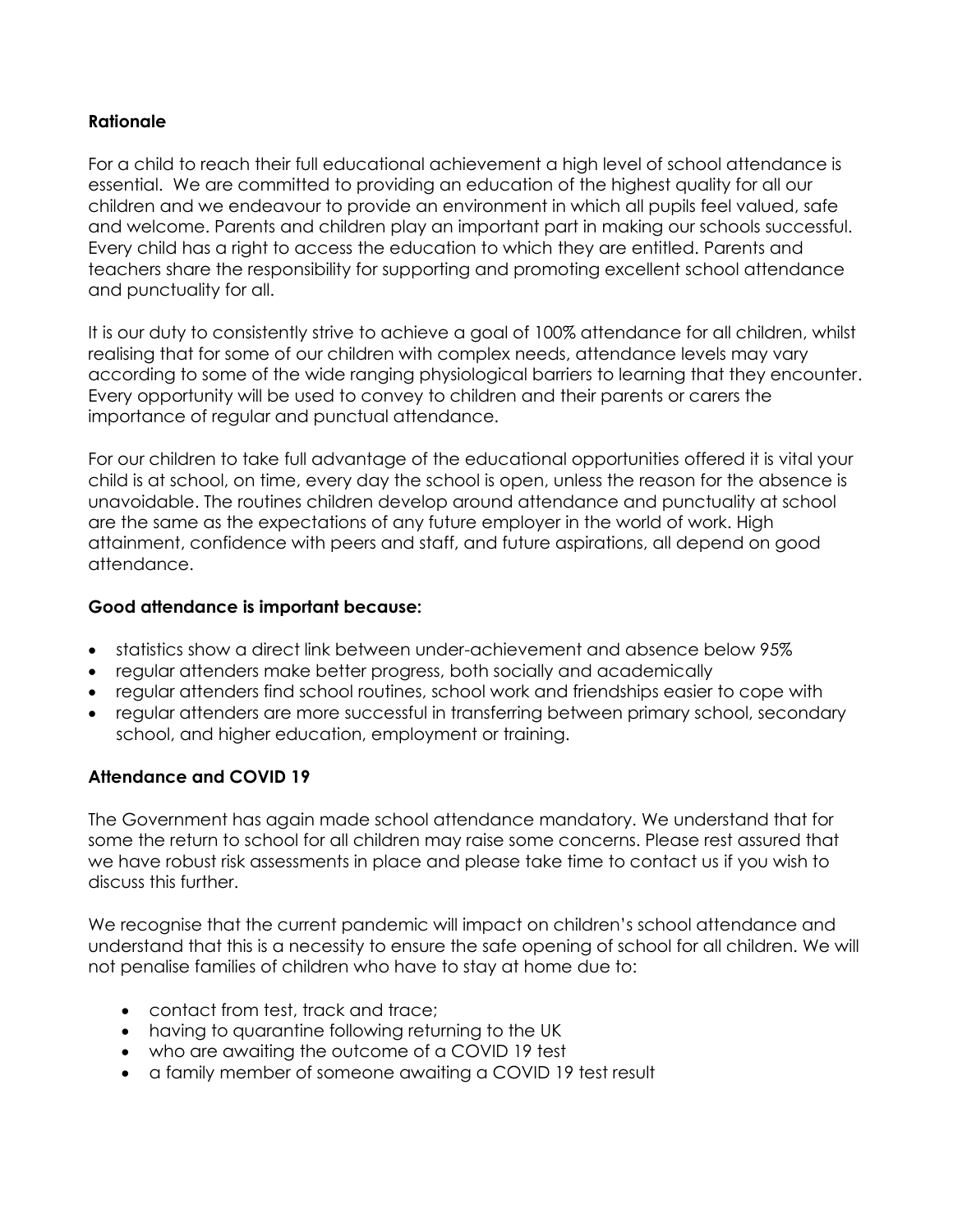# **Promoting good attendance**

The foundation for good attendance is a strong partnership between the school, parents and the child.

To help us all to focus on this we will:

- provide information on all matters related to attendance
- report to you on how your child is performing in school, what their attendance and punctuality rate is and how this relates to their attainment
- celebrate good attendance

# **Roles and responsibilities**

The senior leadership team will oversee, direct and co-ordinate the school's work in promoting regular and improved attendance, and will ensure the attendance policy is consistently applied throughout the school. The senior leadership team will also ensure that attendance is both recorded accurately and analysed. They will ensure that attendance issues are identified at an early stage and that support is put in place to deal with any difficulties.

## **Responsibilities of classroom staff**

- ensure that all children are registered accurately
- promote good attendance with students at all appropriate opportunities
- liaise with the attendance leader on matters of attendance and punctuality
- communicate any concerns or underlying problems that may account for a child's absence
- support children with absence to engage with their learning once they are back in school.

# **Responsibilities of children**

- attend every day unless they are too ill to do so, or isolating in relation to COVID-19
- arrive in school on time, recognising of course where it is beyond the control of those children who are reliant on school transport.

# **Responsibilities of parents/carers**

Ensuring your child's regular attendance at school is a parent/carer's legal responsibility (section 444 of the 1996 Education Act) and permitting absence from school that is not authorised by the school creates an offence in law.

# **Parents will:**

• inform the school on the first day of absence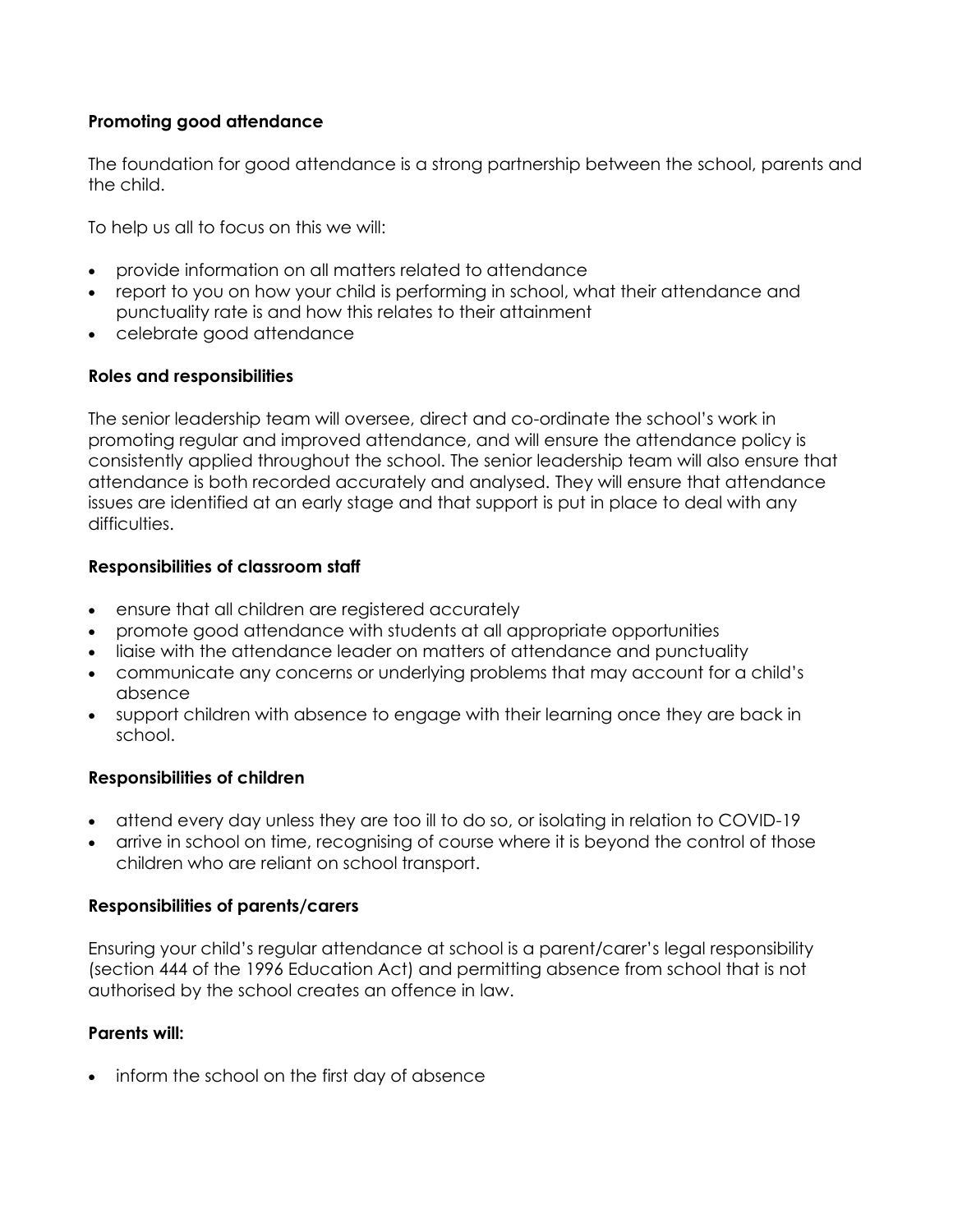- be clear about the reason for the absence to enable us to decide if a COVID-19 test may be required
- inform school of any unavoidable planned absences well in advance
- support the school with their child in aiming for 100% attendance each year
- make sure that any absence is clearly accounted for by telephone or email on the first and subsequent days of absence, or by letter if a phone is unavailable
- avoid taking their child out of school for non-urgent medical or dental appointments
- only request leave of absence if it is for an exceptional circumstance.

# **Recording attendance**

Legally the register must be marked twice daily. This is once at the start of the school day, and again for the afternoon session.

# **Lateness/punctuality**

It is important to be on time at the start of the school day. If your child is late they can miss vital information, cause disruption to the lesson for others, and in addition feel uncomfortable or embarrassed.

Our schools follow the guidance set out by the Department for Education which suggests that registers should be closed a maximum of 30 minutes after the start of the school day.

- all lateness is recorded daily. This information will be required by the courts, should a prosecution for non-attendance or lateness be necessary
- arrival after the close of registration will be marked as unauthorised absence and coded *U* in line with Department for Education guidance. This mark shows them to be on site, but is legally recorded as an absence
- if a pupil is late due to a medical appointment, they will receive an authorised absence, coded *M*. Please be advised that, where possible, doctors and dentists appointments are to be made outside of school hours or during school holidays.

We recognise that the current pandemic may have affected your journey to school. If this is causing an issue, please contact your school for more advice and support.

Parents, guardians or carers of pupils who have patterns of lateness will be contacted to discuss the importance of good time keeping and how this might be achieved. Ongoing and repeated lateness is considered as **unauthorised absence and will be managed in the same way as poor attendance.**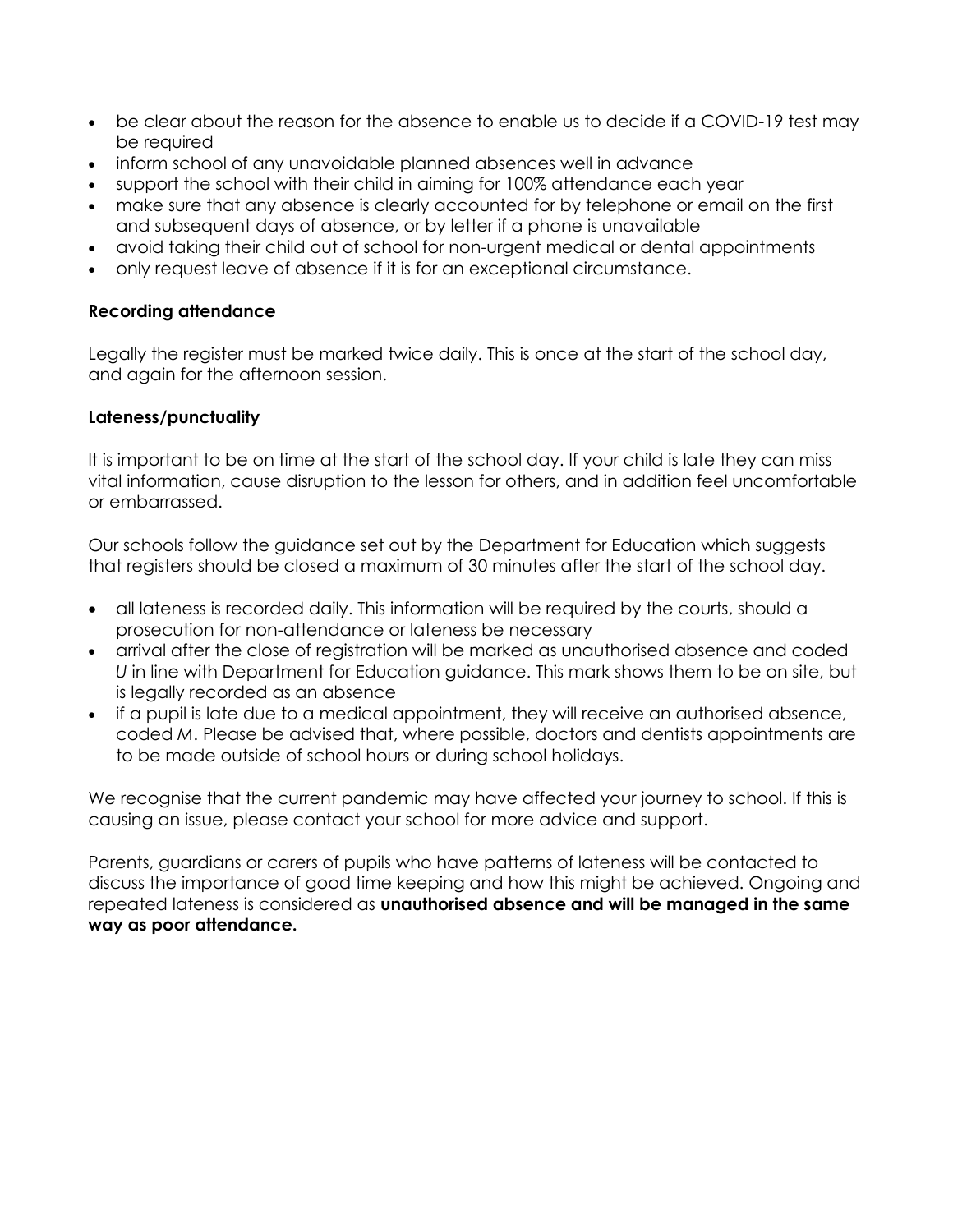# **What to do if my child is absent**

## **First day absence**

A child not attending school is considered a **safeguarding** matter. This is why information about the cause of any absence is always required. If your child is absent you must contact us as soon as possible on the first day of absence.

If your child is absent we will:

- telephone or text you on the first day of absence if we have not heard from you this is because we have a duty to ensure your child's safety as well as their regular school attendance
- invite you in to discuss the situation if absences persist and this is deemed appropriate
- refer the matter to the local authority attendance advisory officer if absence is unauthorised and falls below 90%
- if the child is subject to a child protection plan the procedures set out for day two unexplained absence will be implanted immediately.

## **Second day absence**

If your child is not seen and contact has not been established with any of the named parents/carers, on the second day of absence, we will make all reasonable enquiries to establish contact with parents/carers and the child, including making enquiries to known friends, wider family and undertaking home visits. Where the school is unable to undertake a home visit we will contact the police to request they undertake a welfare check. This action will be taken on day one if the child has complex needs or is subject to a child protection plan.

#### **Information related to absence and COVID-19**

In order for us to ensure school remains open for as many children as possible, it is vital that you make us aware if your child or anyone in your household has any COVID-19 symptoms. If your child or a member of your houseful has any of the following symptoms;

- a high temperature;
- a new continuous cough;
- a loss or change to their sense of smell or taste.

you will be asked to arrange for them to undertake a COVID-19 test. Your child and any siblings will not be able to return to school until your child/household member receives a negative test result.

Whilst we strongly advice that a test is taken, this is of course your decision. If however you choose not to arrange for your child to undertake the test, both they any siblings will have to remain isolated and cannot return to school for the full period of 14 days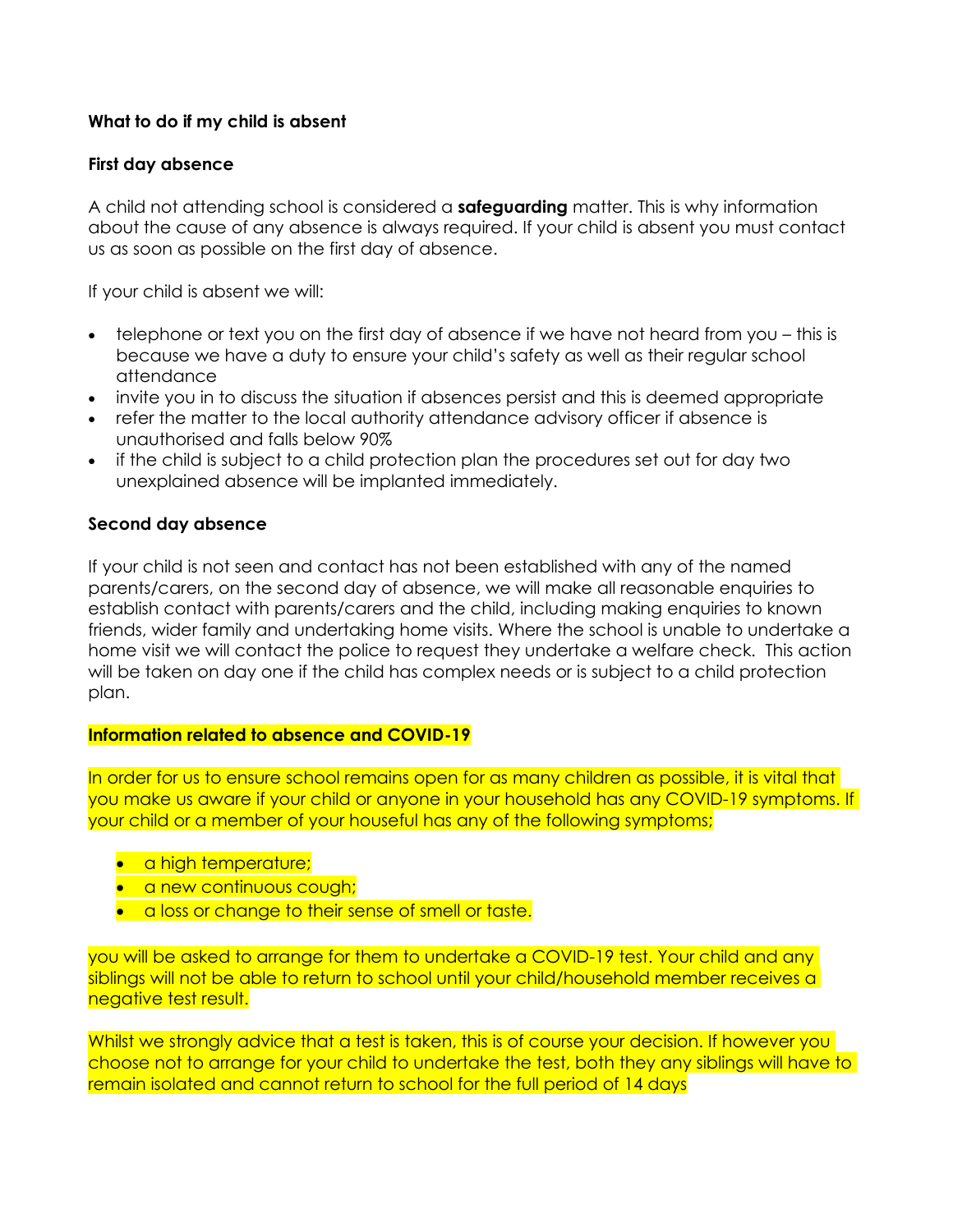It is vital that you inform us immediately if your child or a member of your household tests positive for COVID-19.

# **Ten days' absence**

We have a legal duty to report the absence of any pupil who is absent without an explanation for 10 consecutive days. If the child is not seen and contact has not been established with the named parent/carer then the local authority is notified that the child is *at risk of missing*. Children's Services staff will visit the last known address and alert key services to locate the child. So please help us to help you and your child by making sure we always have an up-to-date contact number. There will be regular checks on telephone numbers throughout the year.

## **Continued or ongoing absence**

If your child misses 10% or more schooling across the school year, for whatever reason, they are defined as a *persistent absentee*. Absence for whatever reason disadvantages a child by creating gaps in their learning. Research shows these gaps affect attainment when attendance falls below 95%. As such, we monitor all absence thoroughly and all attendance data is shared with the local authority and the Department for Education.

We are fully aware that some of our children may have acute health conditions which, despite the best efforts of parents and carers, lead to significant ongoing periods of absence. We will work closely with parents to ensure we develop support systems that enable each child to attend school as often as physically possible. Children should never be excluded from school or activities on medical grounds unless they are acutely unwell or hospitalised. If acutely unwell children will access hospital schools supported by their home school as appropriate. We will maintain close links with children and their families during any sustained periods of absence to ensure continuity of relationships and provision. Children in recovery can be supported by a flexible return to schooling which is manageable for them.

Families of children with acute physical and medical conditions that lead to pervasive absence will not follow the same systems and procedures laid out in this policy.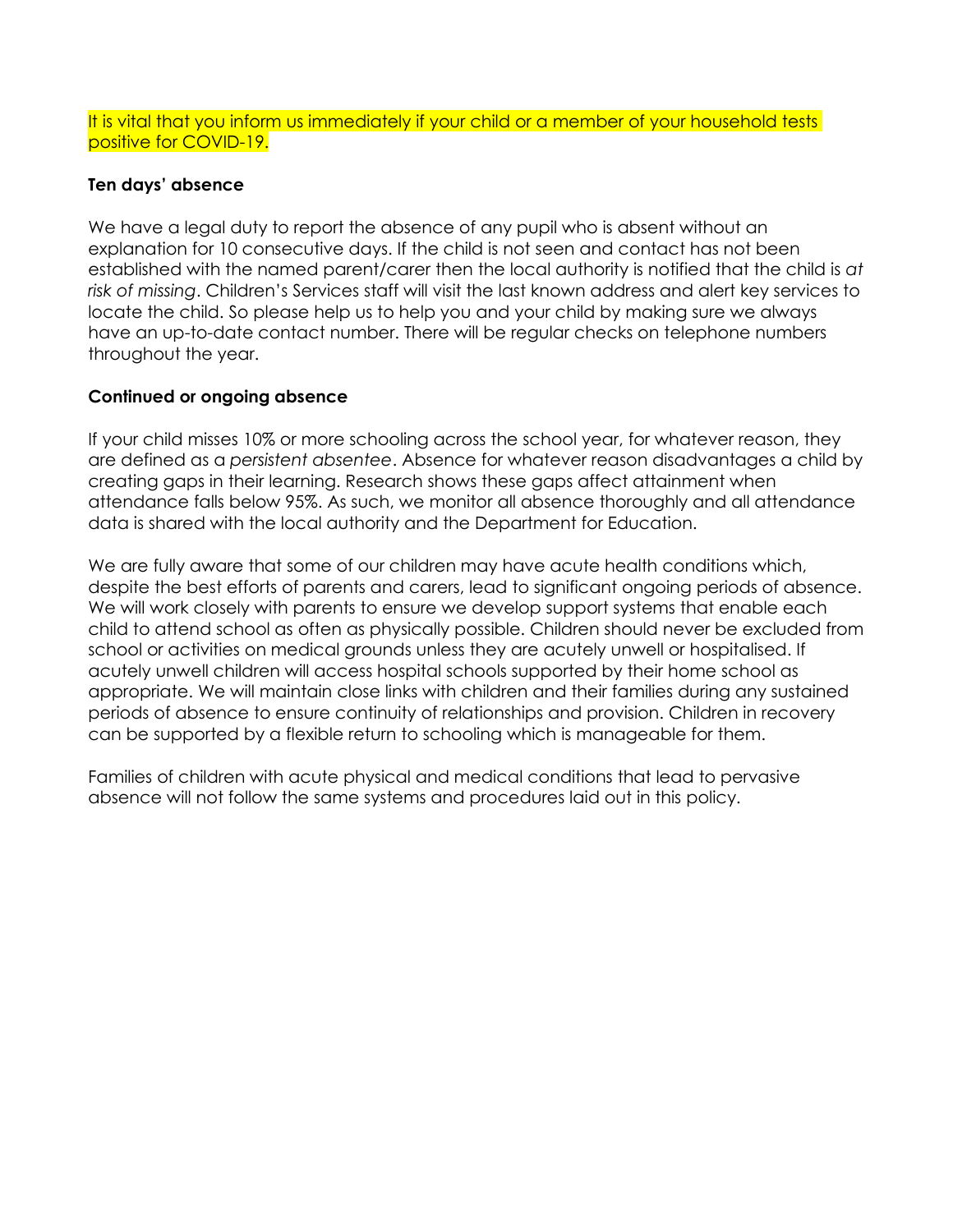# **Diagram of action if attendance falls below 95%**



# **Request for leave of absence**

Amendments to school attendance regulations were updated and enforced from September 2013: The Education Regulations state that headteachers may not grant any leave of absence during term time unless there are exceptional circumstances. It is important to note that headteachers can determine the length of the authorised absence, as well as whether absence is authorised at all. The fundamental principles for defining *exceptional* are rare, significant, or unavoidable, which means the event could not reasonably be scheduled at another time. There are no rules on this as circumstances vary from school to school and family to family. There is, however, no legal entitlement for time off in school term time to go on holiday, and in the majority of cases holidays will not be authorised.

Taking holidays in term time will affect your child's schooling as much as any other absence, and we expect parents to support their children's education and the school in not taking children out during school time.

If a child has 20 consecutive days of unauthorised absence the school will contact the local authority to inform them that the child is being removed from their role.

# **Understanding types of absence**

Pupils are expected to attend school every day for the entire duration of the academic year, unless there is an exceptional reason for the absence. There are two main categories of absences: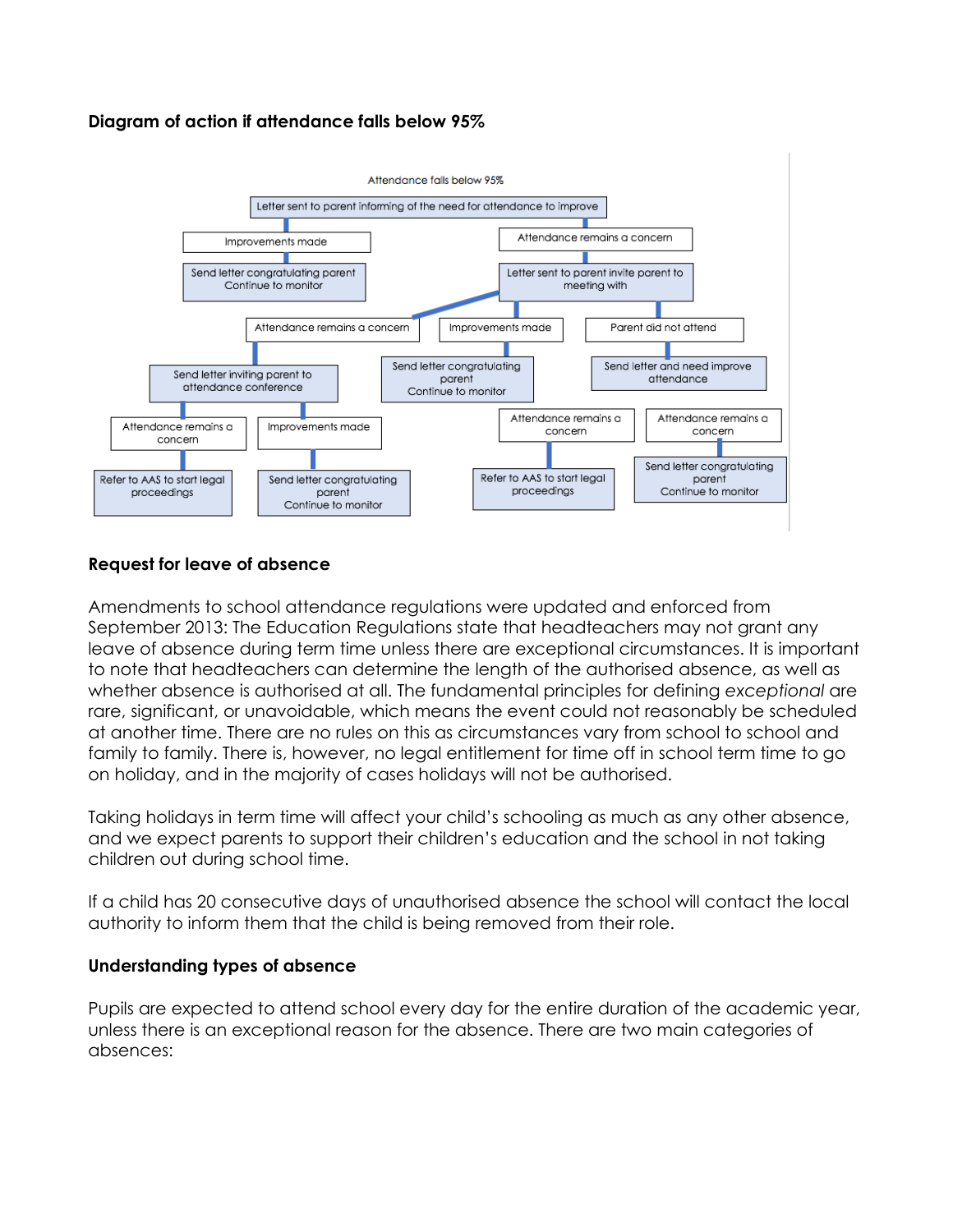- authorised absence: when the school has accepted the explanation offered as satisfactory justification for the absence or given approval in advance for such an absence. If no explanation is received, absences cannot be authorised
- unauthorised absence: is when the school has not received a reason for absence or has not approved a child's leave of absence from school after a parent's request. This includes:
	- o parents giving their children permission to be off school unnecessarily, such as for shopping, birthdays, to look after siblings, holidays;
	- o absences which have not been explained.

A leave of absence will not be approved under any circumstance if it involves travel to places which are not recommended by the Foreign Office.

School can, if needed, change an authorised absence to an unauthorised absence and vice versa if new information is presented. Any changes will be communicated to parents/carers. An example of this would be where a parent states a child is unwell, but on return to school there is evidence they have been on holiday.

# **Penalty Notices for non-attendance or lateness and other legal measures**

In education law, parents/carers are committing an offence if they fail to ensure the regular attendance of their child of compulsory school age at the school at which the child is registered, unless the absence has been authorised by the school.

The local authority will use the full range of legal measures to secure good attendance. Legal measures will only be considered when there is unauthorised absence and improvements are not being made. Schools can fine parents for the unauthorised absence of their child from school, where the child is of compulsory school age.

If issued with a penalty notice, parents must pay £60 within 21 days or £120 within 28 days. The payment must be made directly to the local authority.

The decision on whether or not to issue a penalty notice ultimately rests with the headteacher, following the local authority's code of conduct for issuing penalty notices. This may take into account:

- a number of unauthorised absences occurring within a rolling academic year
- one-off instances of irregular attendance, such as holidays taken in term time without permission
- where an excluded pupil is found in a public place during school hours without a justifiable reason

If the payment has not been made after 28 days, the local authority can decide whether to prosecute the parent or withdraw the notice.

**Please note**: If you pay the Penalty Notice and your child has further unauthorised absences additional legal action will be taken.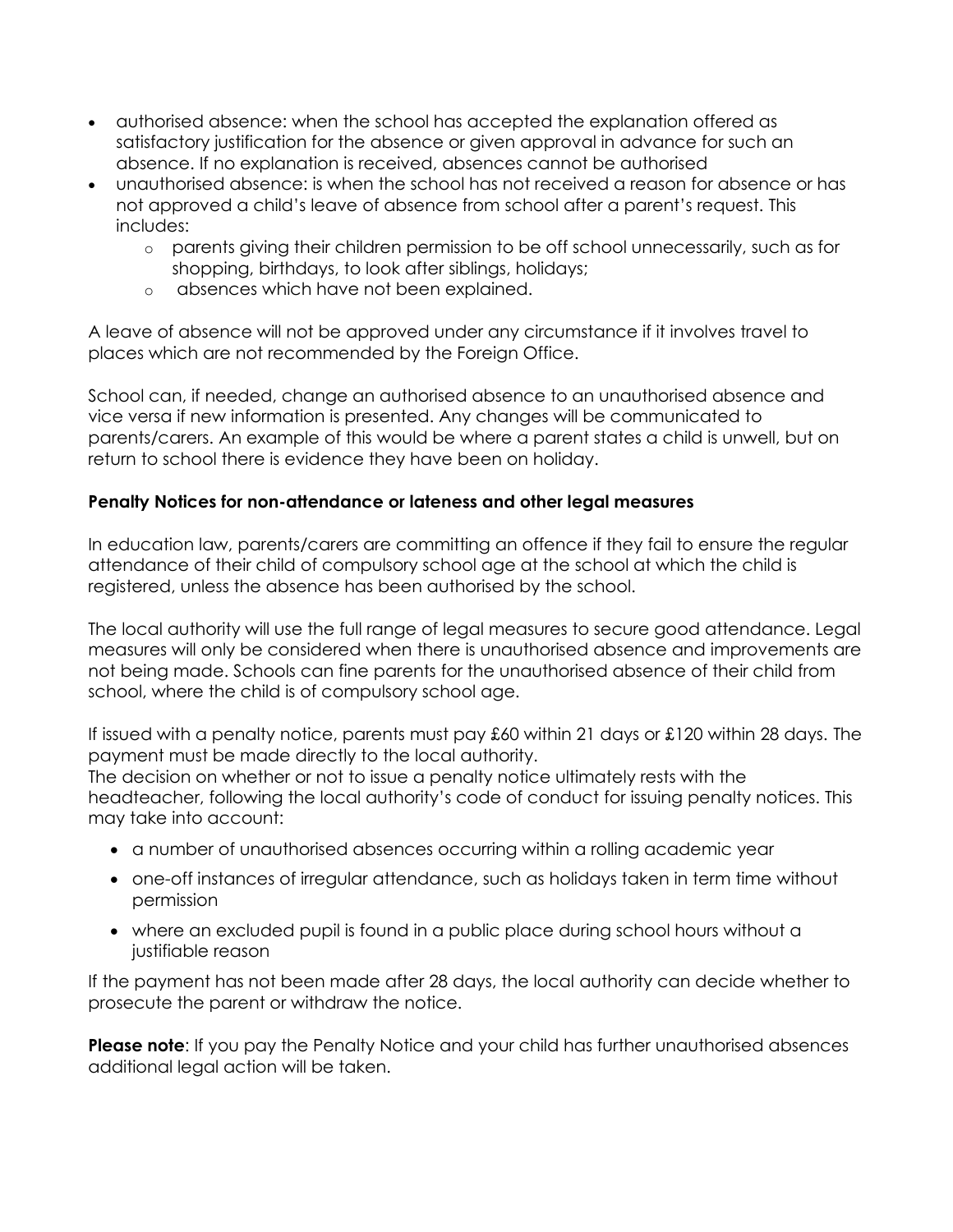# **Attendance and Punctuality in the Early Years**

Establishing good habits from the start will help your child to settle more quickly and build good habits for later life. Coming to school on time, every day helps to develop confidence.

Research has shown that, even at the earliest age, children with poor attendance and punctuality are at a disadvantage later in life. They generally find it harder to make and maintain friendships, they achieve less and they often suffer from poor self-esteem. Even if your child only has a part time Nursery place, regular attendance is vitally important.

## **Further information**

## **Leavers**

If your child is leaving our school (other than when transferring to secondary school) parents are asked to:

- give the attendance officer comprehensive information about their plans, including any date of a move and your new address and telephone numbers, your child's new school and the start date when known
- if pupils leave and we do not have the above information, then your child is considered to be a *child missing in education*. This requires schools and local authorities to then carry out investigations to try and locate your child, which includes liaising with Children's Services, the Police and other agencies. By giving us the above information, these investigations can be avoided
- if a child fails to return after a period of 20 days unauthorised absence they will be reported to the local authority as a child missing in education and removed from the school role

# **Home Education**

Parents have the right to withdraw their child from school in favour of home education. Parents must inform the school of their decision to home educate in writing. Once the school receives this notification they will then inform the local authority and take the child off of their role. It is important that the decision to home educate is discussed and considered carefully. Talk to the school about any difficulties your child may be having; once your child has been taken off role their place will be allocated and may not be available to your child if you change your mind at a later date.

#### **Children who are permanently excluded or with long term medical conditions that prevent school attendance**

If a child receives a fixed-term exclusion this will be recorded as an E. If the exclusion is for a period of 6 days or more, the local authority has a duty to provide education for the child. If the exclusion is permanent it is the local authorities duty to provide education for the child. The school has a duty to inform the local authority of all exclusions.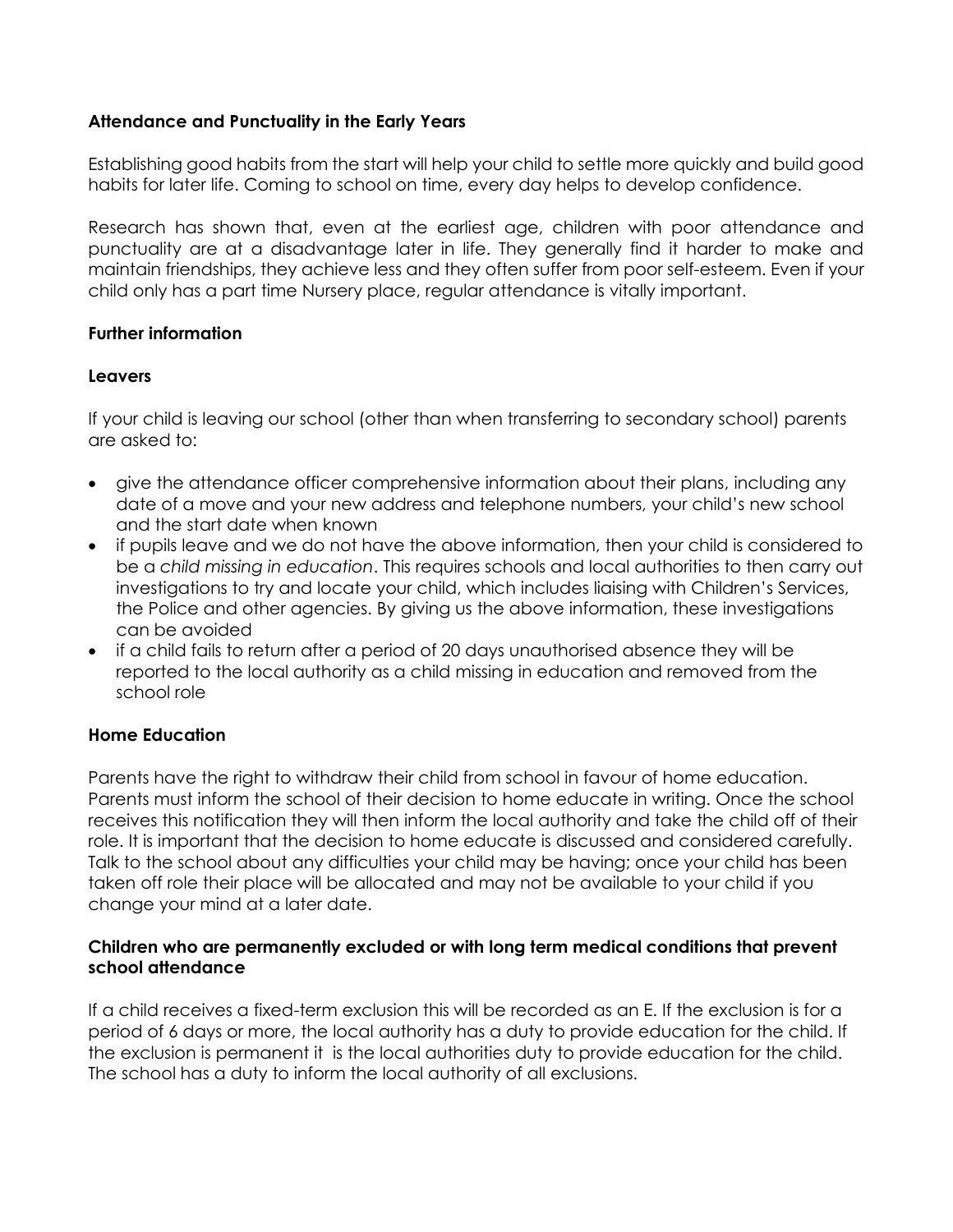If a medical condition prevents a child of statutory school age from attending school for 15 days or more (consecutive or cumulative), it is the duty of the local authority to liaise with medical practitioners to ensure appropriate education is available for the child. The school will inform the local authority of the absence.

# **Absence through child participation in public performances, including theatre, film or television work and modelling**

Parents of a child performer can seek leave of absence from school for their child to take part in a performance. They must contact the headteacher to discuss the nature and frequency of the work, whether the child has a valid performance licence and whether education will be provided by the employer during any future leave of absence. It is, however, down to the headteacher's discretion as to whether to authorise this and they will wish to discuss with you the nature and frequency of the absence and how learning will continue if absence occurs. Any absence recorded as part of a child's participation in a public performance is recorded as *C*, an authorised absence.

# **Absence through competing at regional, county or national level for sport**

Parents of able sportsmen and women can seek leave of absence from school for their child to take part in regional, county, national and international events and competitions. It is, however, down to the headteacher's discretion as to whether to authorise this and they will wish to discuss with you the nature and frequency of the absence and how learning will continue if absence occurs. Permission for your child to leave early or arrive late to attend coaching and training sessions is also at the discretion of the headteacher and is not likely to be approved if it is a regular event, unless the sports club or association is providing an education tutor as part of their coaching.

# **Gypsy, Roma, Traveller and Showman families**

Absence of a child from a Traveller family that has left the area may be authorised if the absence is for work purposes only and it is believed that the family intends to return. To ensure the continuity of learning for Traveller children, dual registration is allowed. That means that a school cannot remove a Traveller child from the school roll while they are travelling. When the Traveller is away, the home school holds the place open and records the absence as authorised through the *T* code. Distance learning packs for Traveller children are not an alternative to attendance at school.

#### **Record preservation**

School registers are legal documents. We will ensure compliance with attendance regulations by keeping attendance records for at least three years. Computer registers will be preserved as electronic back-ups or microfiche copies

#### **Attendance governor**

The attendance governor for this school is: Aleksandra Wasik-Hyde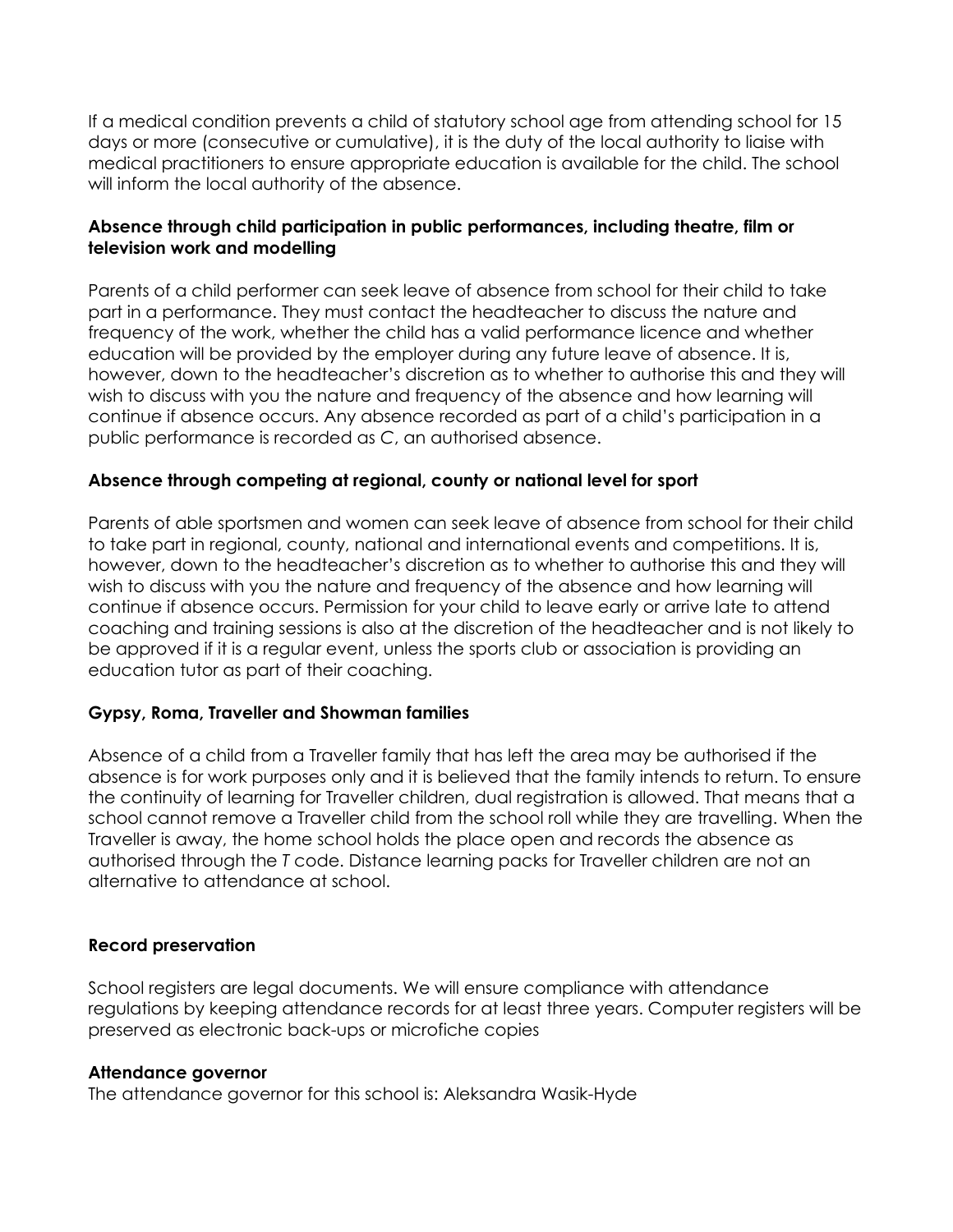#### **Appendix 1: attendance codes**

| Code                    | <b>Definition</b>                         | <b>Scenario</b>                                                                       |
|-------------------------|-------------------------------------------|---------------------------------------------------------------------------------------|
|                         | Present am                                | Pupil is present at morning registration                                              |
|                         | Present pm                                | Pupil is present at afternoon registration                                            |
| L                       | Late arrival - before the register closed | Pupil arrives late before register has closed                                         |
| B                       | Off-site educational activity             | Pupil is at a supervised off-site educational                                         |
|                         |                                           | activity approved by the school                                                       |
| D                       | Dual registered                           | Pupil is attending a session at another setting                                       |
|                         |                                           | where they are also registered                                                        |
| J                       | Interview                                 | Pupil has an interview with a prospective                                             |
|                         |                                           | employer/educational establishment                                                    |
| P                       | Sporting activity                         | Pupil is participating in a supervised sporting                                       |
|                         |                                           | activity approved by the school                                                       |
| V                       | Educational trip or visit                 | Pupil is on an educational visit/trip organised,                                      |
|                         |                                           | or approved, by the school                                                            |
| W                       | Work experience                           | Pupil is on a work experience placement                                               |
|                         |                                           |                                                                                       |
|                         | <b>Authorised absence</b>                 |                                                                                       |
| Code                    | Definition                                | Scenario                                                                              |
| C                       | Authorised leave of absence               | Pupil has been granted a leave of absence                                             |
|                         |                                           | due to exceptional circumstances                                                      |
| E                       | Excluded                                  | Pupil has been excluded but no alternative                                            |
|                         |                                           | provision has been made                                                               |
| H                       | Authorised holiday                        | Pupil has been allowed to go on holiday due                                           |
|                         |                                           | to exceptional circumstances                                                          |
| L                       | <b>Illness</b>                            | School has been notified that a pupil will be                                         |
|                         |                                           | absent due to illness                                                                 |
| M                       | Medical/dental appointment                | Pupil is at a medical or dental appointment                                           |
| R                       | Religious observance                      | Pupil is taking part in a day of religious                                            |
|                         |                                           | observance                                                                            |
| $\mathsf{s}$            | Study leave                               | Year 11 pupil is on study leave during their                                          |
|                         |                                           | public examinations                                                                   |
| T                       | Gypsy, Roma and Traveller absence         | Pupil from a Traveller community is travelling,                                       |
|                         |                                           | as agreed with the school                                                             |
|                         | <b>COVID</b>                              | not attending in circumstances relating to                                            |
| $\overline{\textbf{x}}$ | (this code is also used below for         | coronavirus (COVID-19)                                                                |
|                         | children who absence of children who      |                                                                                       |
|                         | are of non-statutory school age)          |                                                                                       |
|                         |                                           |                                                                                       |
|                         | <b>Unauthorised Absence</b>               |                                                                                       |
| Code                    | Definition                                | Scenario                                                                              |
| G                       | Unauthorised holiday                      | Pupil is on a holiday that was not approved                                           |
|                         |                                           | by the school                                                                         |
|                         |                                           | Pupil is absent for an unknown reason (this<br>code should be amended when the reason |
|                         |                                           |                                                                                       |
| $\mathsf{N}$            | Reason not provided                       | emerges, or replaced with code O if no                                                |
|                         |                                           | reason for absence has been provided after                                            |
|                         |                                           | a reasonable amount of time)                                                          |
| $\circ$                 | Unauthorised absence                      | School is not satisfied with reason for pupil's                                       |
|                         |                                           | absence                                                                               |

The following codes are taken from the DfE's guidance on school attendance.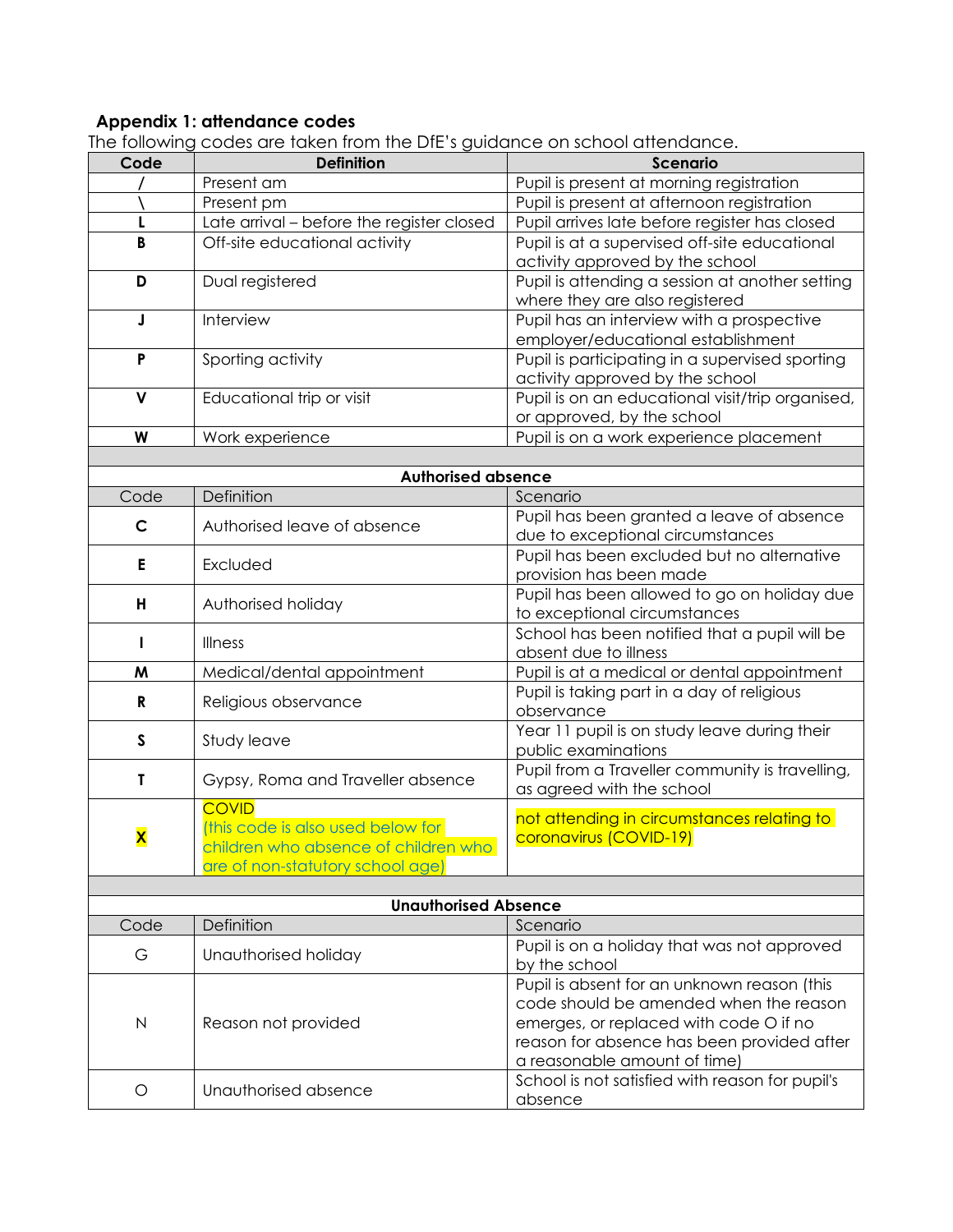| U | Arrival after registration                           | Pupil arrived at school after the register<br>closed                                                                         |
|---|------------------------------------------------------|------------------------------------------------------------------------------------------------------------------------------|
|   |                                                      |                                                                                                                              |
| X | Not required to be in school                         | Pupil of non-compulsory school age is not<br>required to attend                                                              |
| Υ | Unable to attend due to exceptional<br>circumstances | School site is closed, there is disruption to<br>travel as a result of a local/national<br>emergency, or pupil is in custody |
|   | Pupil not on admission register                      | Register set up but pupil has not yet joined<br>the school                                                                   |
| # | Planned school closure                               | Whole or partial school closure due to half-<br>term/bank holiday/INSET day                                                  |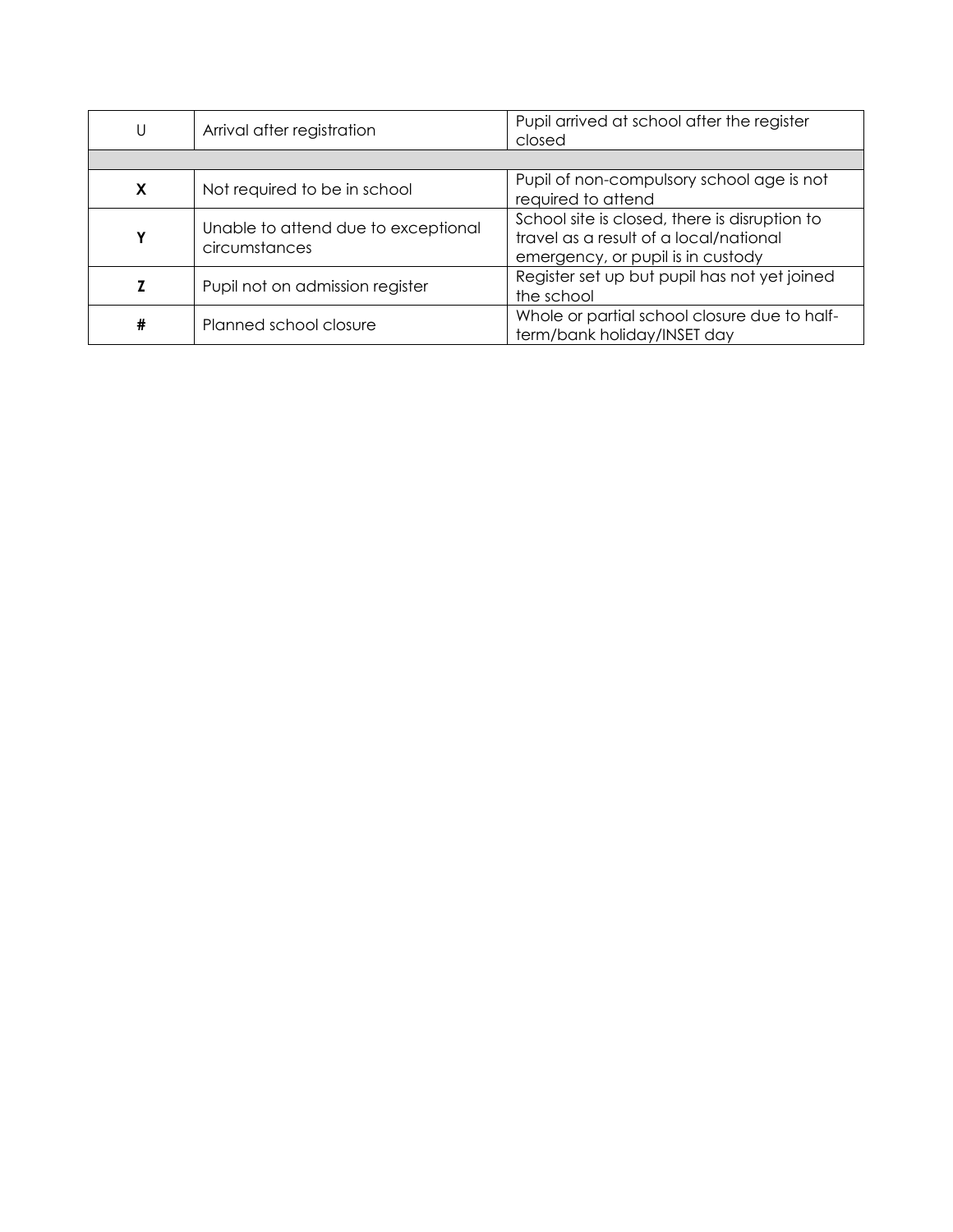**Appendix 2: Daily attendance flow chart**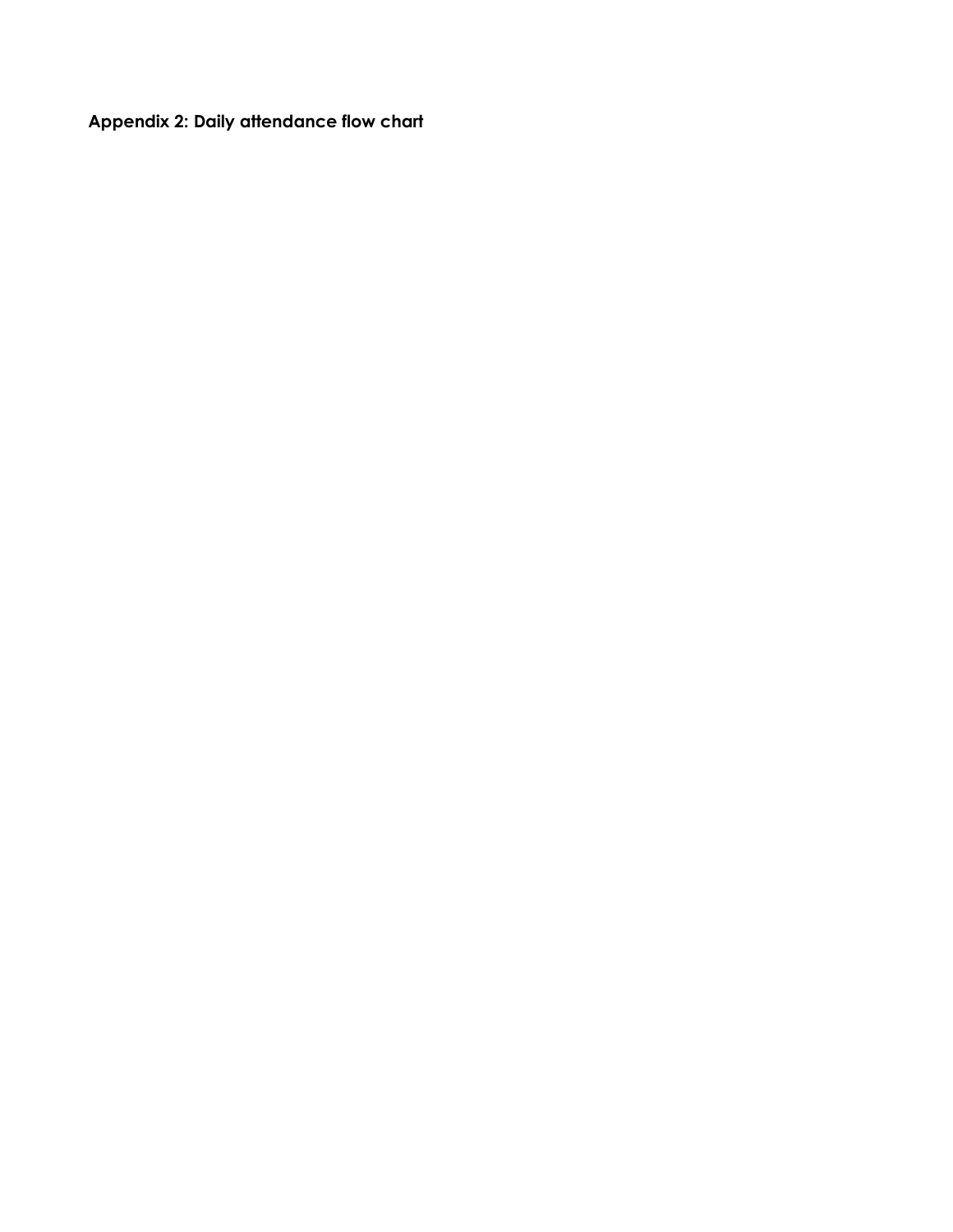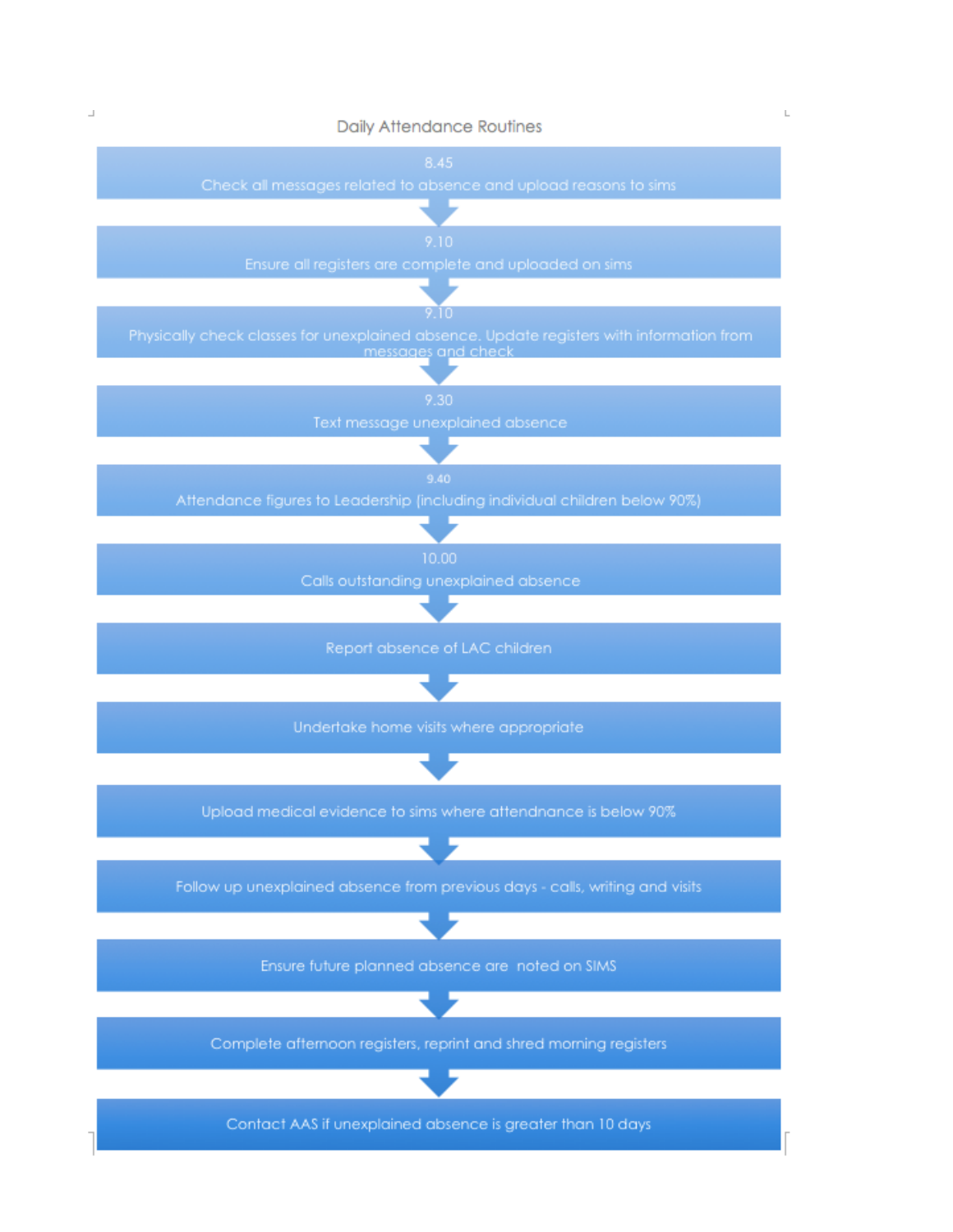**Appendix 3: Weekly attendance flow chart**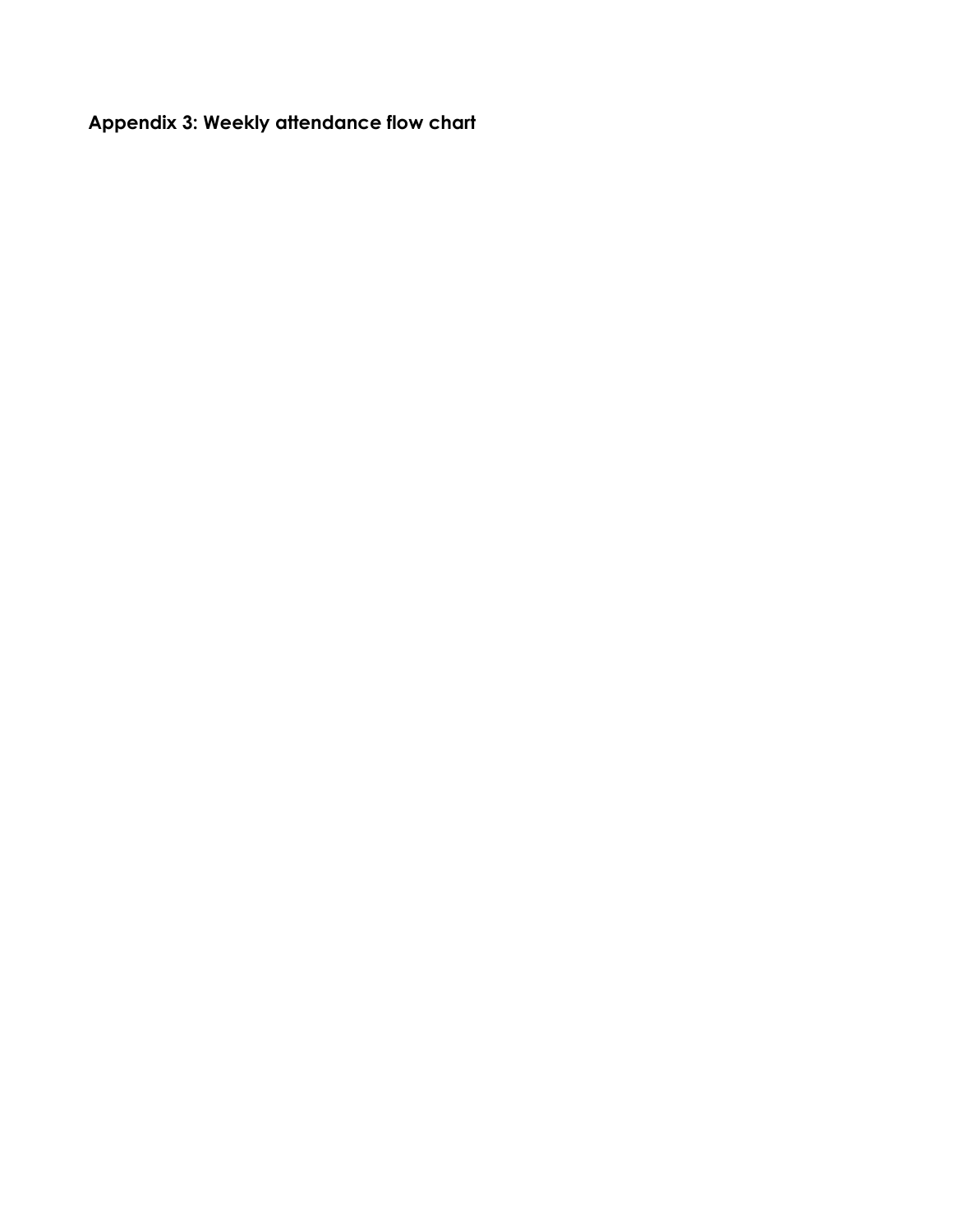

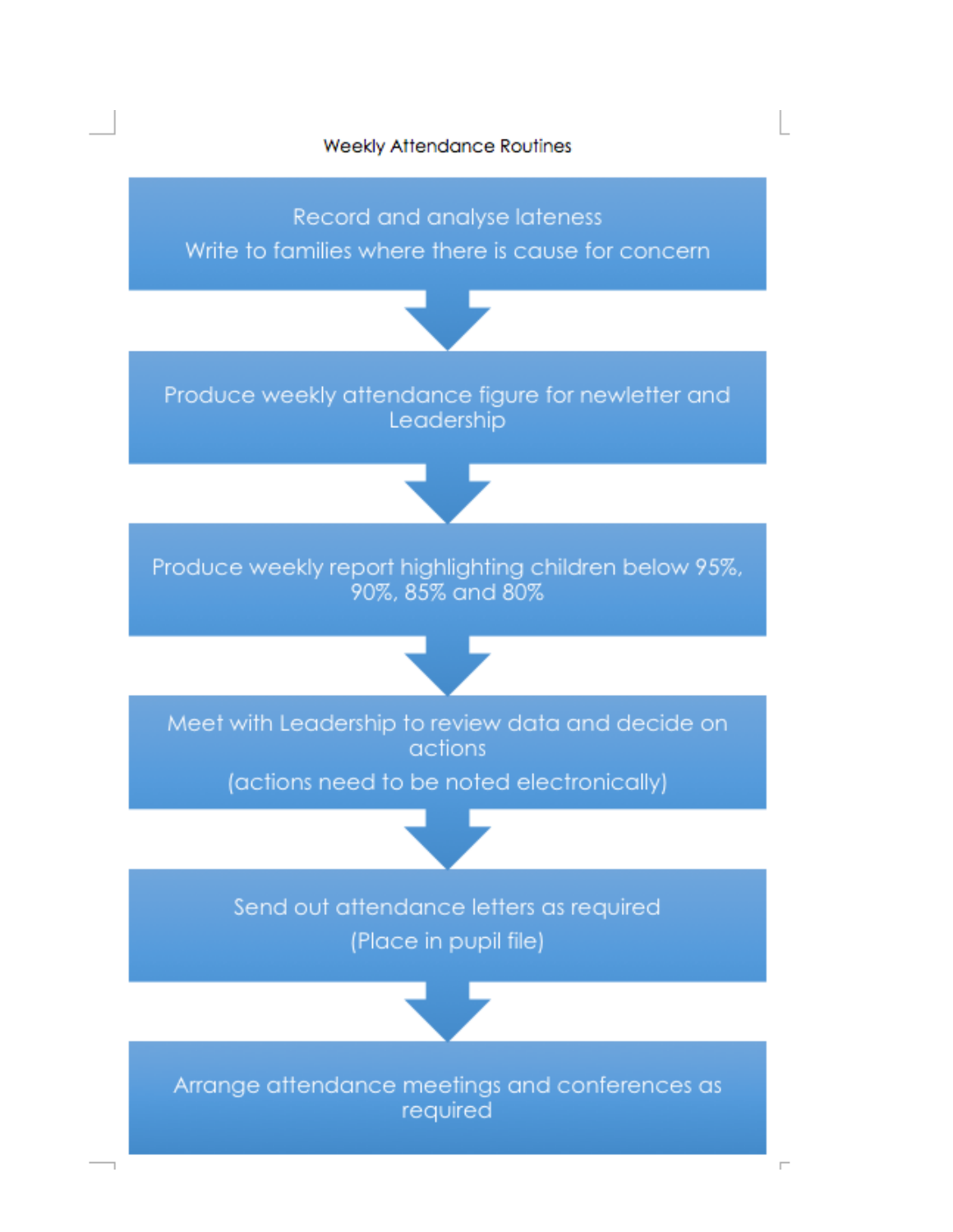# **Appendix 4: Attendance Panel Agenda**

- Introductions and welcomes
- Purpose of the meeting
- Current attendance
- Minimum government expectations
- School impact on child
- Parental input barriers and concerns
- Agree targets for improvement
- Develop actions to secure improvement
- Agree actions
- Invite child to share if age appropriate
- Agree a time and date for review meeting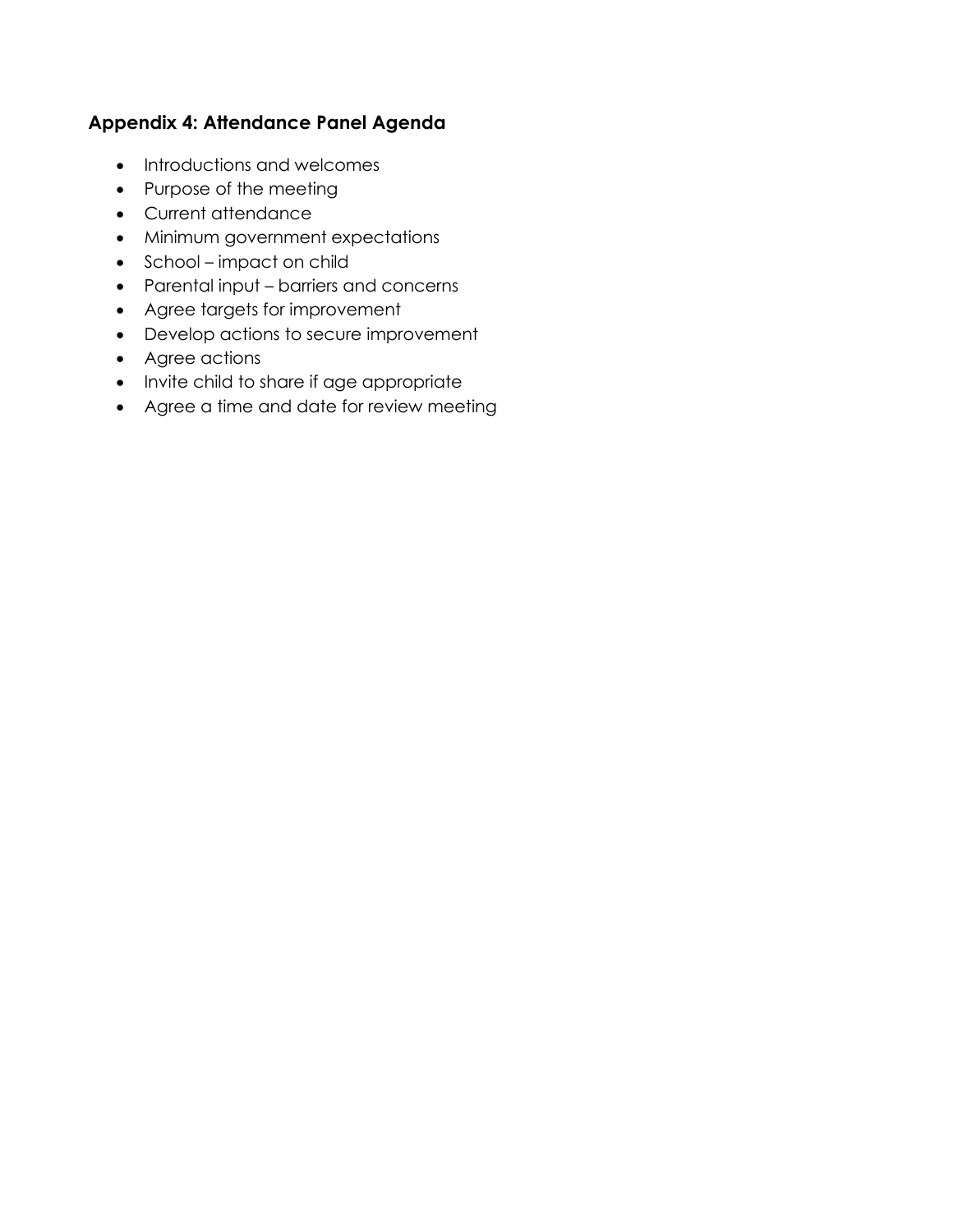# **Appendix 5: Pupil attendance action plan example**

|                                                                                  | <b>Pupil Attendance Action Plan</b>                                                                                                                                                          |                                     |                                                                                                                                                                      |
|----------------------------------------------------------------------------------|----------------------------------------------------------------------------------------------------------------------------------------------------------------------------------------------|-------------------------------------|----------------------------------------------------------------------------------------------------------------------------------------------------------------------|
| Pupil name<br>Year Group                                                         |                                                                                                                                                                                              |                                     |                                                                                                                                                                      |
| Date                                                                             |                                                                                                                                                                                              | Current attendance                  |                                                                                                                                                                      |
| Panel attendees                                                                  |                                                                                                                                                                                              | Expected<br>Attendance              |                                                                                                                                                                      |
| <b>Barrier to attendance</b>                                                     | Agreed action to be<br>taken                                                                                                                                                                 | Named person and<br>frequency       | <b>Expected Impact</b>                                                                                                                                               |
| Jo is struggling to get up<br>in the morning due to<br>late nights               | Mum to meet with<br>learning mentor and<br>Jo to agree a clear<br>bed time routine<br>Learning mentor to<br>create visual symbols<br>to support mum<br>Mum to implement<br>routine           | Learning Mentor<br>Parent           | Improved quality of<br>sleep ensures Jo is<br>happier to get up in<br>the morning                                                                                    |
| Mum is struggling to get<br>Jo in to school she is<br>appearing to be<br>unhappy | Class teacher to<br>check in regularly with<br>Jo to ensure she is<br>happy in school<br>Jo to be given a job<br>in office to<br>encourage her to<br>attend in mornings                      | Class teacher<br>Deputy Headteacher | Jo is happier to<br>attend school in<br>morning                                                                                                                      |
| Jo is frequently<br>complaining of<br>stomach ache                               | Mum to send Jo to<br>school unless she has<br>been physically sick<br>Mum to meet with GP<br>to discuss underlying<br>explore any health<br>concerns<br>School to make<br>contact with nurse | Parent<br>Parent<br>Inclusion lead  | A clear understanding<br>of any health needs is<br>gleaned. If health<br>needs are present an<br>action plan is in place<br>to ensure Jo is able to<br>attend school |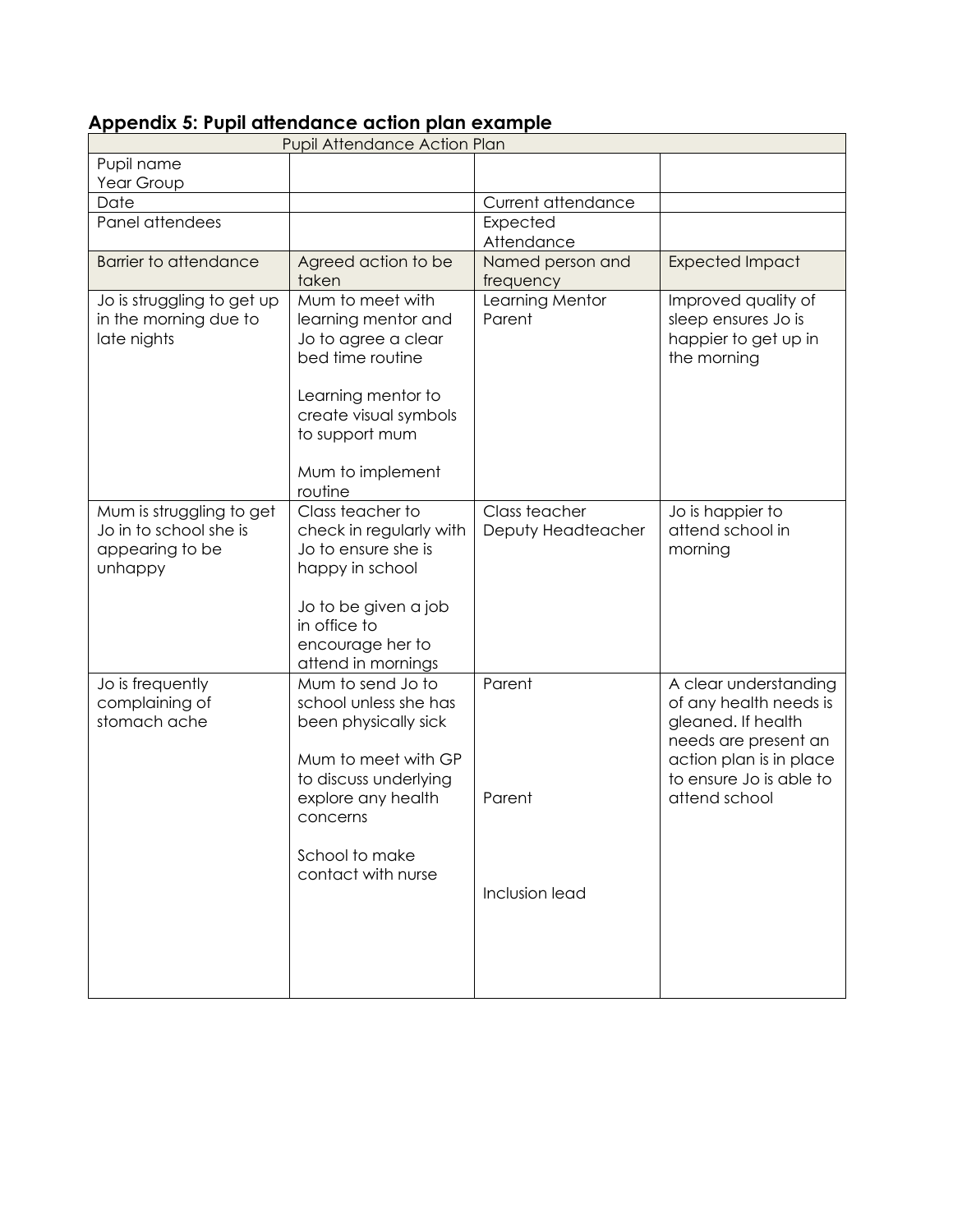# **Appendix 6: School attendance action plan**

| Overall aims                                                                   |                                                                                                                                                                                                                 | Attendance Action Plan<br>September 2020 - July 2021 |                                                  |                                                                 |
|--------------------------------------------------------------------------------|-----------------------------------------------------------------------------------------------------------------------------------------------------------------------------------------------------------------|------------------------------------------------------|--------------------------------------------------|-----------------------------------------------------------------|
| Aim                                                                            | Action                                                                                                                                                                                                          | <b>Timescales</b>                                    | Responsibility                                   | Expected<br>Outcome                                             |
| To raise the<br>attendance of<br>boys in EYFS in<br>line with that of<br>girls | Increase<br>opportunities for<br>risky play<br>Parents workshop                                                                                                                                                 | Ongoing                                              | Class teacher                                    | Boys attendance<br>is above 96.5% as<br>a result of<br>improved |
|                                                                                | - risky play                                                                                                                                                                                                    | September 2018                                       | <b>EYFS</b> lead                                 | engagement                                                      |
|                                                                                | Implement<br>typical boy<br>interest topics -<br>super heroes,<br>dinosaurs                                                                                                                                     | September 2018                                       | Class teacher                                    |                                                                 |
|                                                                                | Develop<br>opportunities for<br>additional<br>intervention to<br>develop fine<br>motor skills                                                                                                                   | Ongoing                                              | <b>Class Teacher</b><br>Inclusion Lead           |                                                                 |
|                                                                                | Ensure provision<br>on first day back<br>is exciting and<br>share special<br>events to<br>encourage<br>attendance<br>Ensure<br>importance of<br>early attendance<br>habits is<br>incorporated into<br>pre start | Sept<br>Jan<br>April<br><b>July 2018</b>             | <b>EYFS lead/class</b><br>teacher<br>Headteacher |                                                                 |
| Persistent                                                                     | meetings<br>Implement new                                                                                                                                                                                       | September 2018                                       | Headteacher                                      | The level of PA                                                 |
| absence is<br>lowered to less<br>than national                                 | attendance<br>policy<br><b>Identify families</b><br>who were cause                                                                                                                                              | <b>July 2018</b>                                     |                                                  | drops to 8%                                                     |
|                                                                                | for concern<br>previously and<br>meet to develop                                                                                                                                                                |                                                      | Headteacher                                      |                                                                 |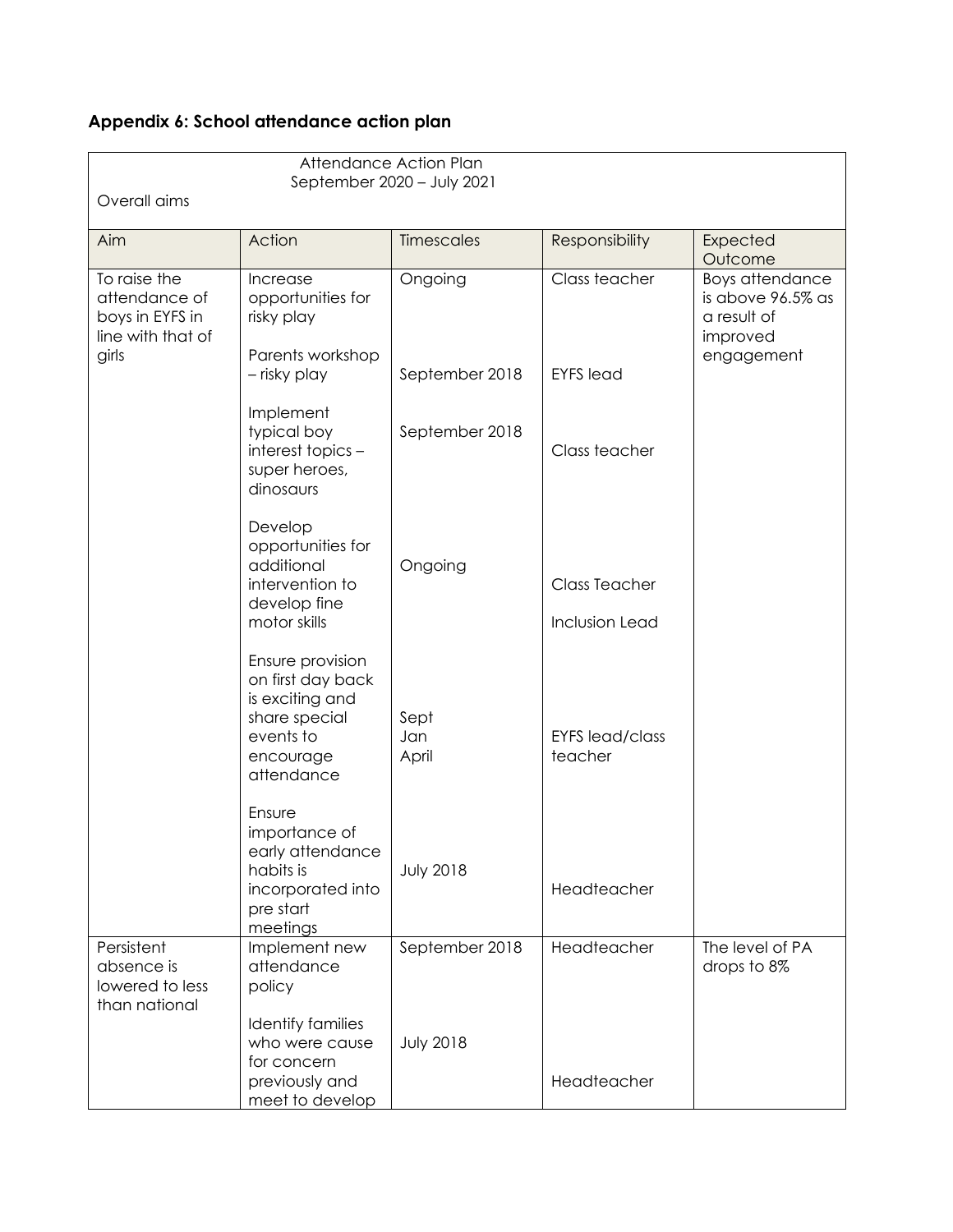| action plans to       | Attendance |  |
|-----------------------|------------|--|
| <i><b>IMProve</b></i> | Officer    |  |
| attendance            |            |  |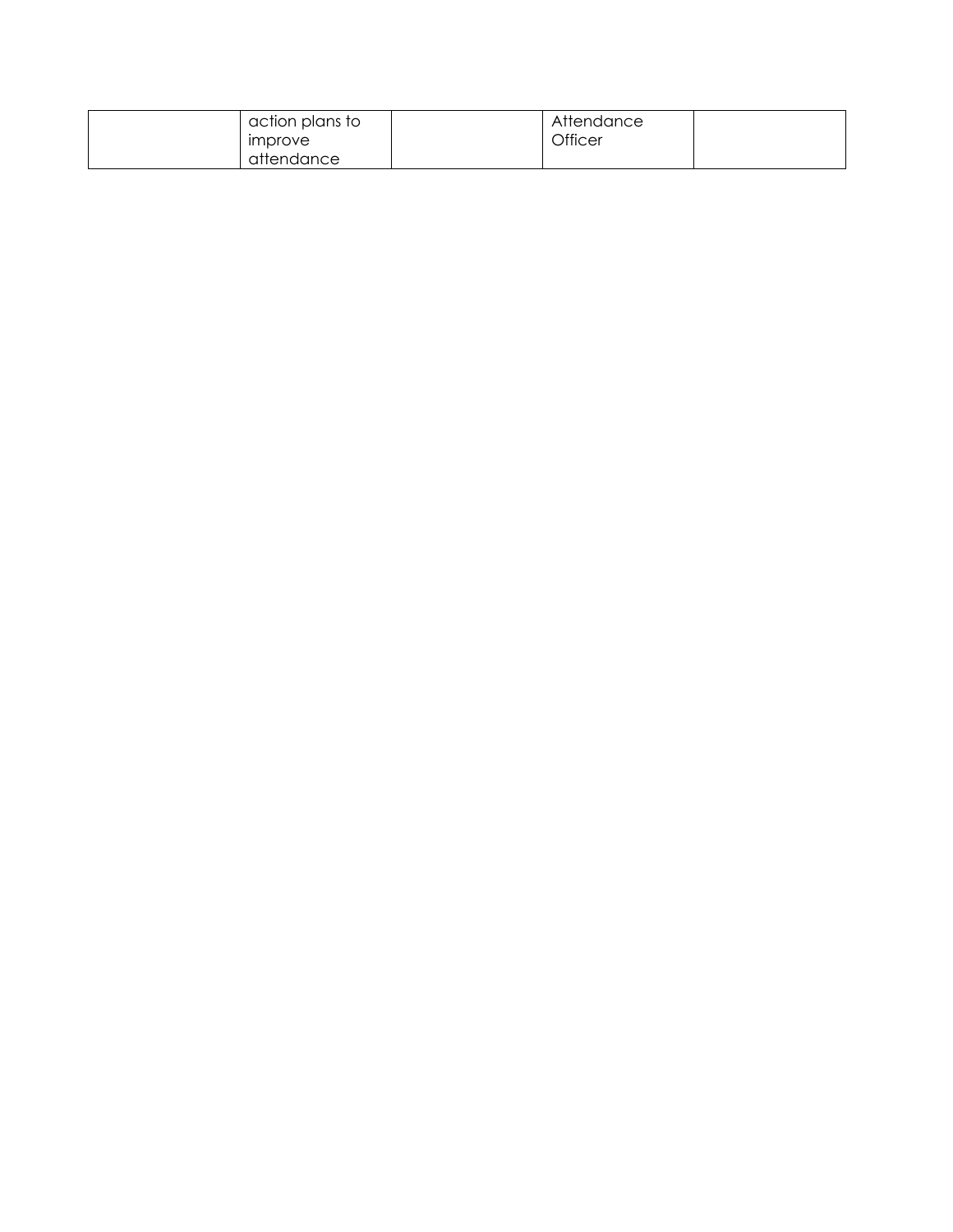# **Appendix 7: Attendance roles and responsibilities**

Attendance officer expectations

**Daily** 

- ensure registers have been taken and uploaded correctly
- carry out daily attendance checks including absence and lateness follow up
- overview of attendance figures sent to all staff (this should include: names of children absent, reasons for absence, whole school %)
- class attendance needs to be emailed to SLT
- contact social care to report absence of LAC children
- undertake home visits as appropriate

# Weekly

- produce attendance report for SLT which includes: overall weekly % of whole school class % breakdown including Nursery and Reception PP and Non PP for whole school persistent absence and group breakdown
- ensure all correspondence related to attendance is sent out in a timely manner
- update all attendance spreadsheets accordingly

Half Termly

• complete attendance report

# Annually

• complete Compass attendance report for Trustees

Class teacher expectations

- ensure registers are taken twice a day in a timely manner
- ensure all children feel safe and valued and want to come to school
- check in with children after absence
- include information in end of year reports
- talk to parents about attendance expectations at parents evening

# Phase Leader expectations

- talk to children about their attendance where absence is a concern
- follow up absence concerns with attendance lead and phase to ensure it remains high profile
- celebrate improvements with children

Senior Leader responsible for attendance

- monitor daily absence figures and liaise with attendance officer where there are concerns
- support targeted interventions as required
- analyse data half termly to ensure interventions are targeted appropriately
- liaise with inclusion team to ensure support is in place for children and families
- oversee the work of the attendance officer
- meet weekly with attendance officer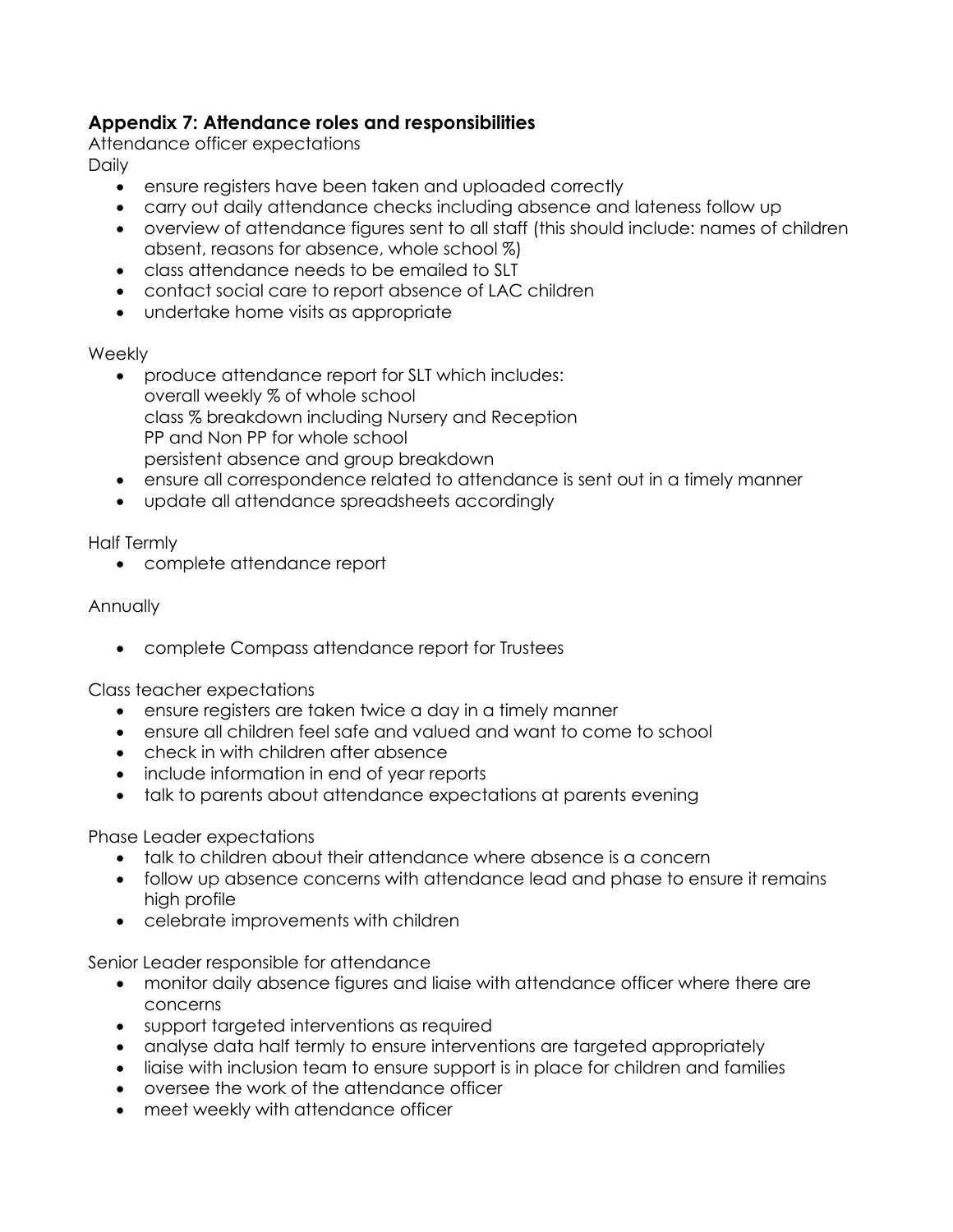Head of School expectations

- monitor daily absence figures and Liaise with attendance officer where there are concerns
- lead attendance panels as required
- ensure attendance remains a high profile throughout the school
- review attendance of groups on a half termly basis and work with the Attendance Lead to develop an action plan
- Keep governors updated on matters related to attendance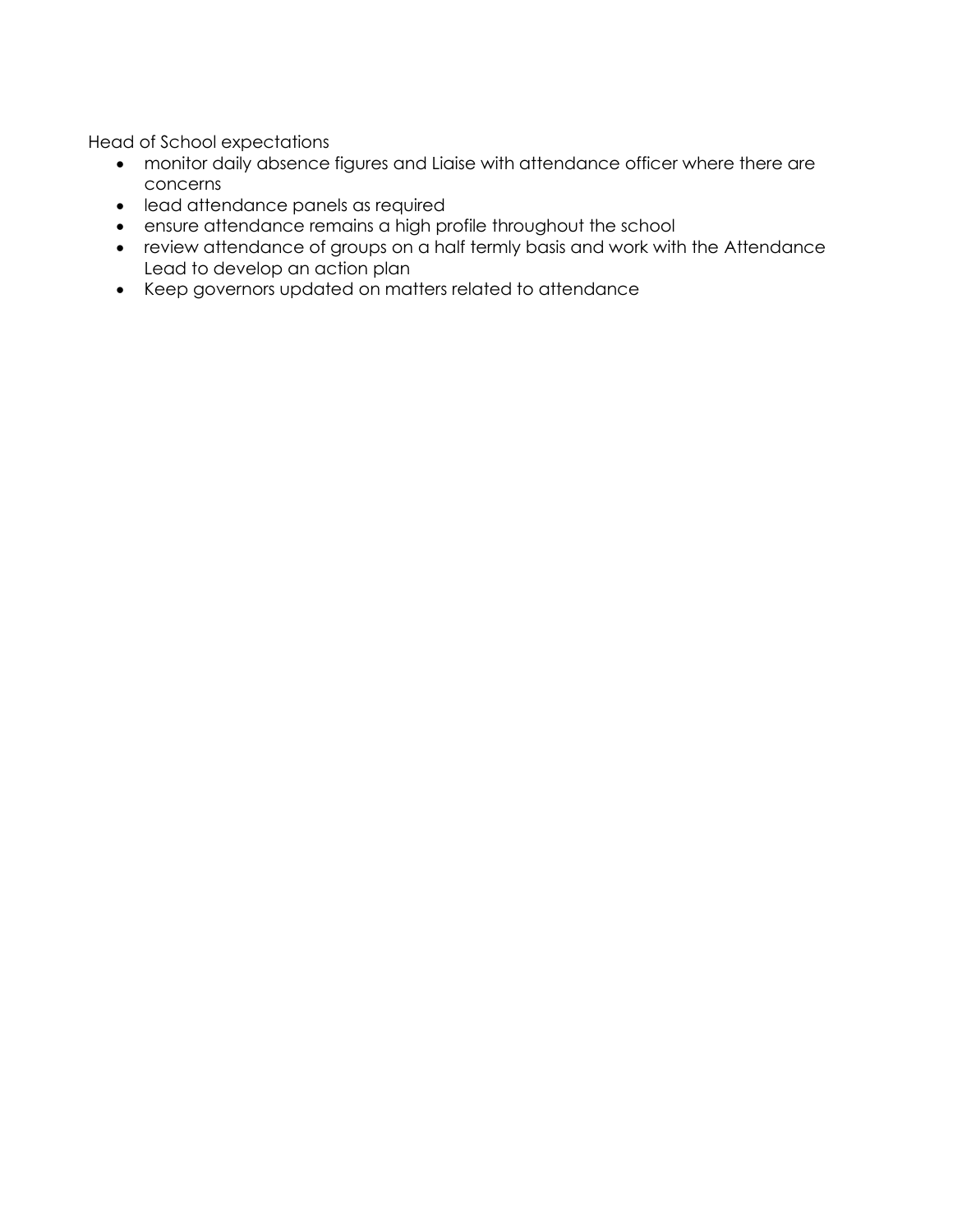# **Letter 1: attendance below 95% without authorisation**

#### Dear *insert parent's name*

In our regular reviews of our attendance data it has been brought to our attention that *insert child's name* attendance is currently at 95%*.*

In order for your child to take full advantage of the educational opportunities offered it is vital that they are at school, on time, every day the school is open, unless the reason for the absence is unavoidable. Attendance of 95% means that your child has had 2 full weeks of absence across the academic year, this equates roughly to 1 day of absence per month.

We will continue to monitor your child's level of attendance closely over the coming term and will expect to see improvements. If improvements are not made we will continue to take necessary actions in accordance with our attendance policy.

Please do not hesitate to contact me if you wish to discuss this matter further.

Yours sincerely,

Attendance Officer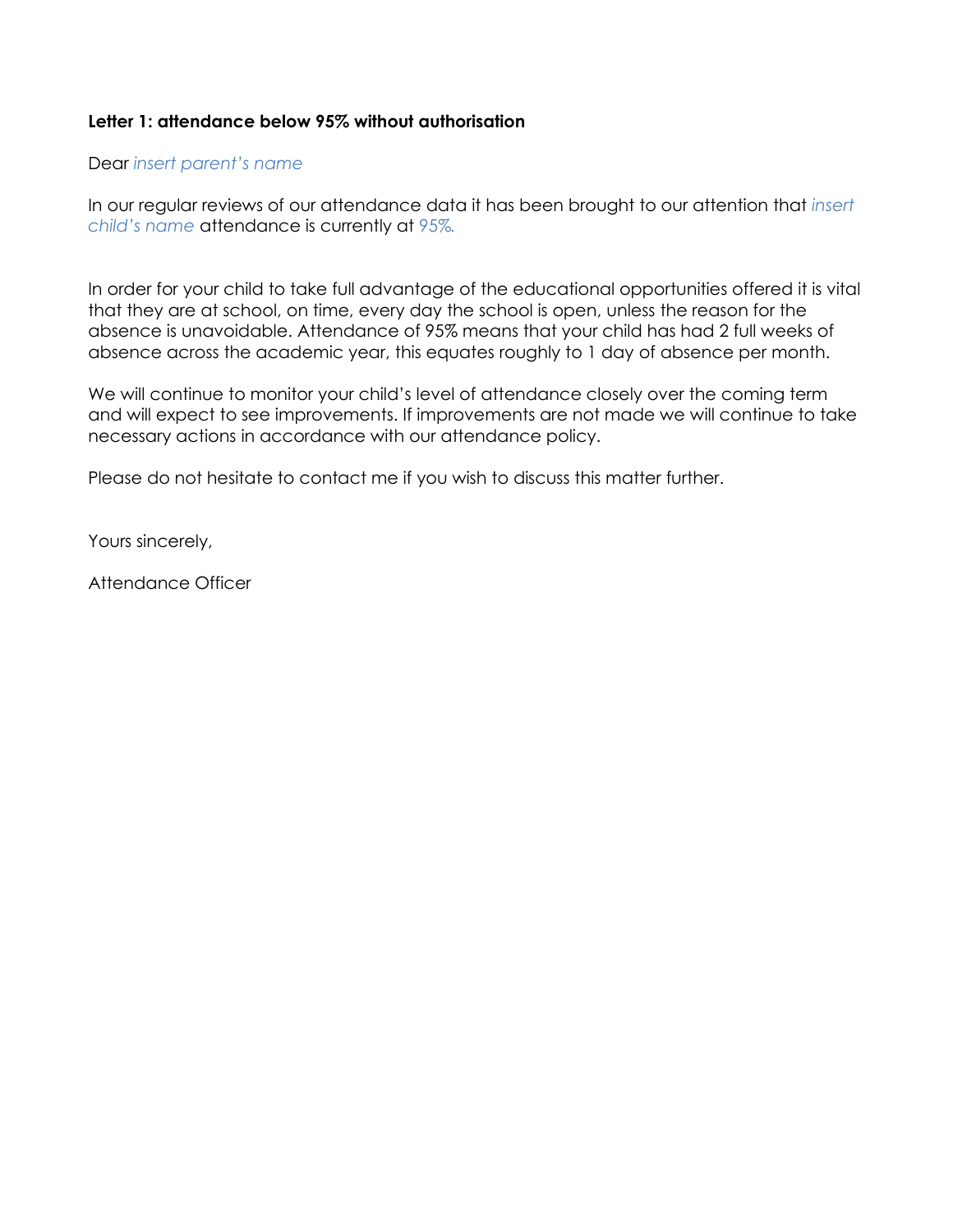# Letter 2: attendance does not improve following receipt of letter 1 monitoring period.

#### Dear *insert parent's name*

I wrote to you on *insert date to inform you that insert child's name* attendance was beginning to cause concern. I have monitored *insert child's name* attendance closely and it has continued to decline. *insert child's name* attendance is currently at *insert percentage.* Whilst we strive for 100% attendance, government expectations is that attendance sits above 96%.

There is a wealth of research to support the link between regular school attendance and good academic performance. Studies also show direct links between regular school attendance and future success in the work place. Irregular attendance also affects children's ability to develop and sustain friendships in school.

I would like to invite you to meet with me on *insert date and time* to discuss the reasons for *insert child's name* absence and how we can work together to ensure improvements are made.

Please contact me as soon as possible if you are unable to make the appointment above and I would be happy to meet you at a more convenient date and time.

Yours sincerely,

Attendance officer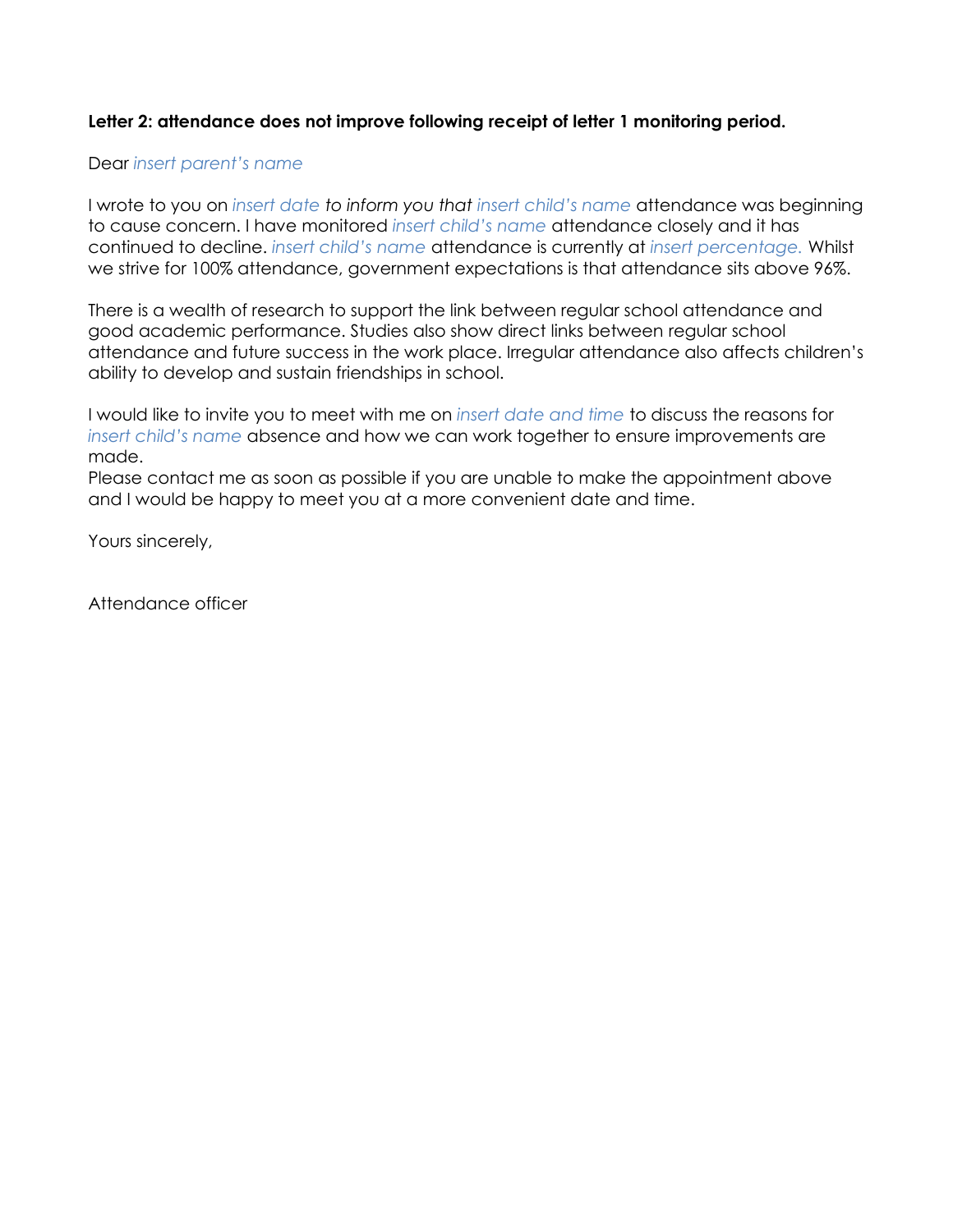#### **Letter 3: attendance improves following meeting**

Dear *insert parent's name*

Thank you for meeting with me on *insert date to discuss insert child's name* attendance, which was beginning to cause concern.

I am pleased to see that *insert child's name* attendance has improved and is now *insert percentage.* 

*insert child's name* attendance will now be monitored in-line with whole school monitoring procedures and no further action will be taken unless attendance declines.

Thank you for your ongoing support.

Yours sincerely,

Attendance officer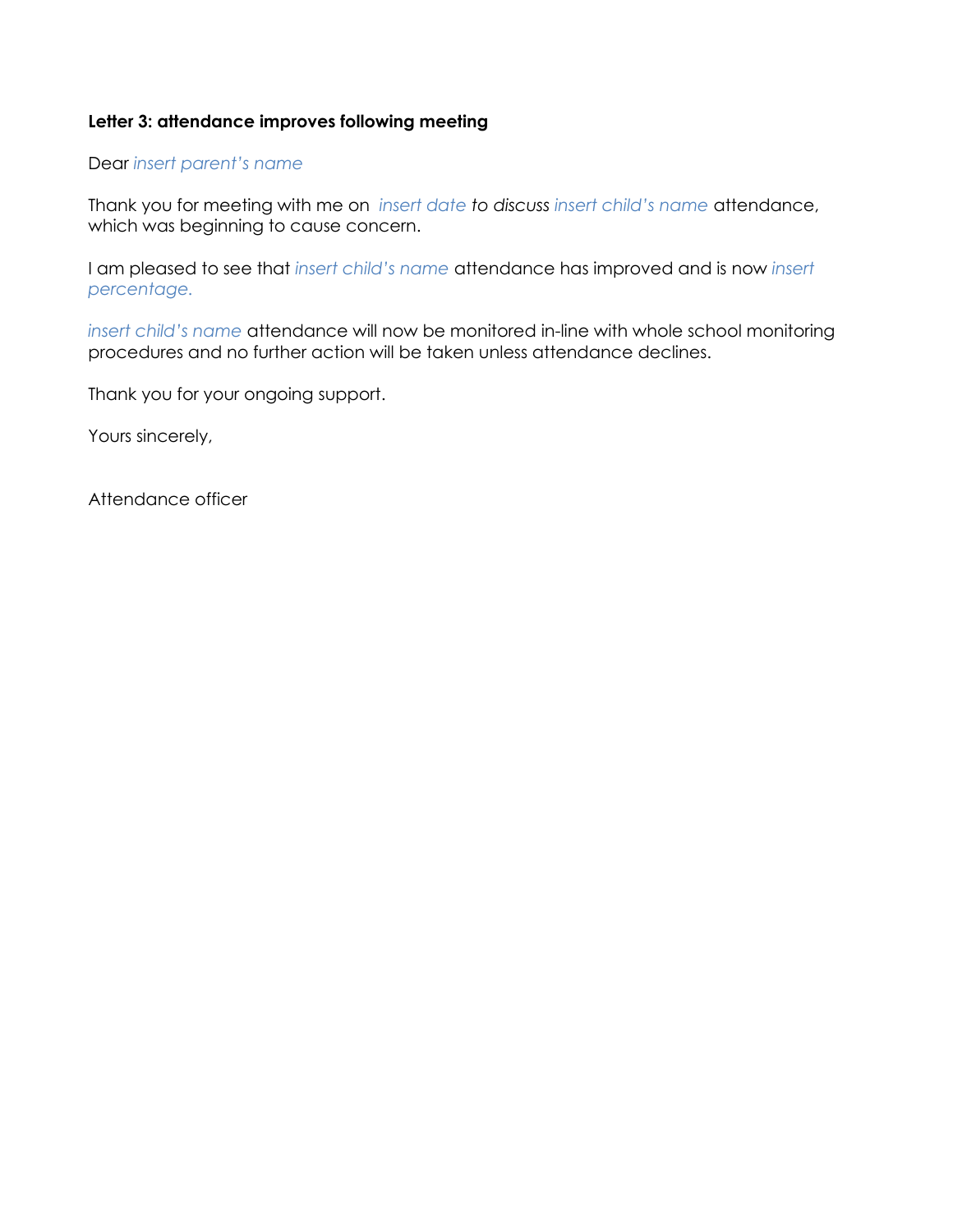# **Letter 4: invite to attendance panel – no improvements made**

#### Dear *insert parent's name*

On *insert date* you met with our Attendance Officer to discuss our concerns in relation to *insert child's name* attendance and how we could work together to ensure that improvements were made. Unfortunately *insert child's name* attendance has continued to decline and currently sits at *insert percentage.*

We are concerned about the impact that *insert child's name* attendance is having on *his/her*  relationships with peers and on their academic performance. Children who only attend school for 90% of the time are missing the equivalent of 1 day of schooling every fortnight.

Government guidelines define children whose attendance drops below 90% as **persistent absentees.** The 1996 Education act outlines parental responsibility to ensure their child attend s school regularly, failure to do so can result in prosecution.

We would like to invite you to an attendance panel taking place at *insert school name* on *insert date and time.* The attendance panel is a formal meeting with a member of our local governing body and myself. The purpose is to explore the reasons for absence and develop an agreed action plan to ensure improvements are made.

It is crucial that you attend this meeting to enable us to work together to develop actions that ensure *insert child's name* attendance improves. If you are unable to make this date please make contact with school as soon as possible to enable us to set another date. In the event of failure to attend or rearrange, the attendance panel will take place and an absence action plan will be created in your absence.

Yours sincerely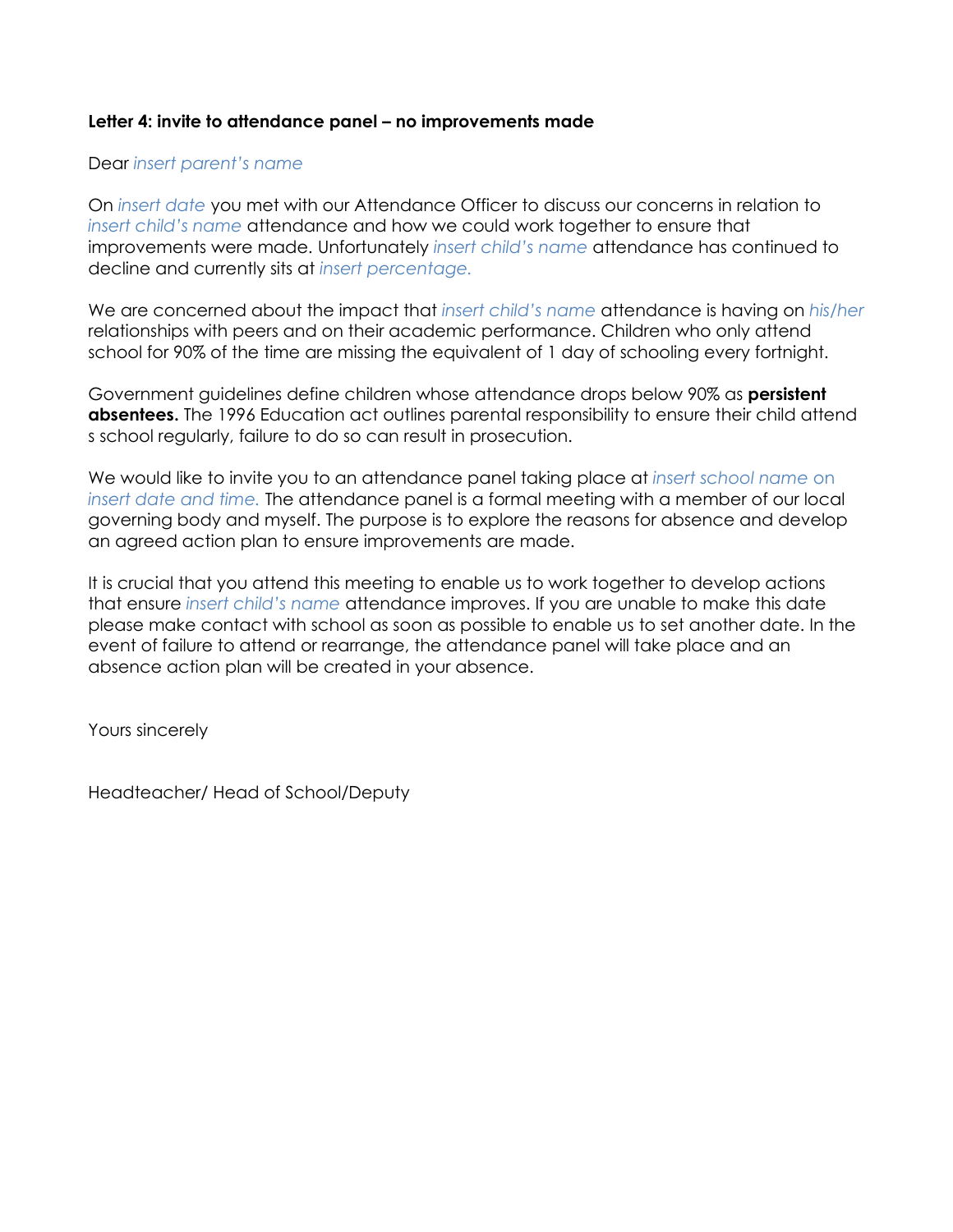# **Letter 5: invite to attendance panel – no improvements made failure attend meeting**

#### Dear *insert parent's name*

On *insert date* we wrote to you inviting you to meet with our Attendance Officer *to discuss our concerns in relation to insert child's name* attendance and how we could work together to ensure that improvements were made. Unfortunately you did not attend the meeting and *insert child's name* attendance has continued to decline. *insert child's name* currently sits at *insert percentage.*

We are concerned about the impact that *insert child's name* attendance is having on *his/her*  relationships with peers and on their academic performance. Children who only attend school for 90% of the time are missing the equivalent of 1 day of schooling every fortnight.

Government guidelines define children whose attendance drops below 90% as **persistent absentees.** The 1996 education act outlines parental responsibility to ensure their child attends school regularly, failure to do so can result in prosecution.

We would like to invite you to an attendance panel taking place at *insert school name* on *insert date and time.* The attendance panel is a formal meeting with a member of our local governing body and myself. The purpose is to explore the reasons for absence and develop an agreed action plan to ensure improvements are made.

It is crucial that you attend this meeting to enable us to work together to develop actions that ensure *insert child's name* attendance improves. If you are unable to make this date please make contact with school as soon as possible to enable us to set another date. In the event of failure to attend or rearrange, the attendance panel will take place and an absence action plan will be created in your absence.

Yours sincerely,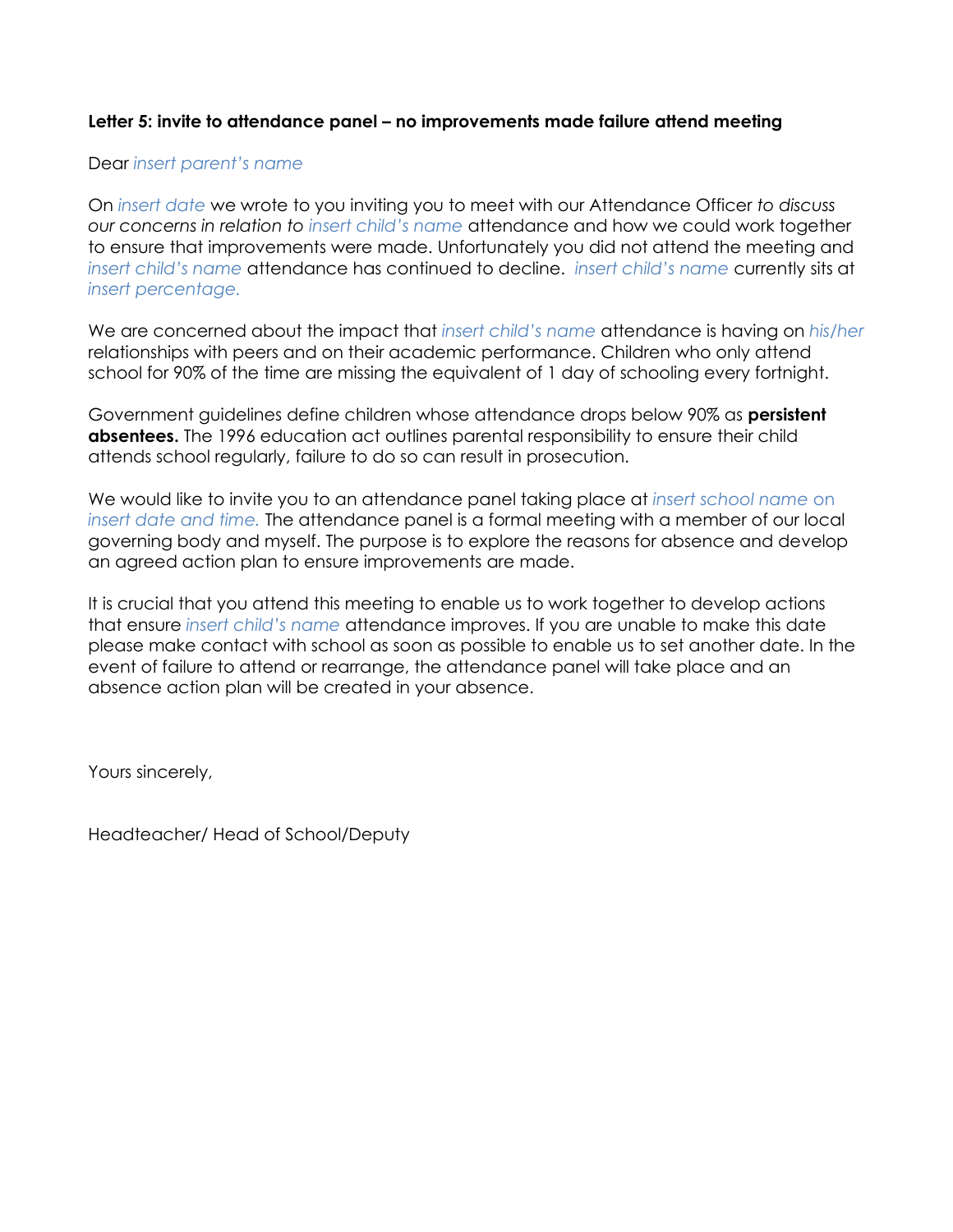# **Letter 6: Outcomes of attendance panel invite to review meeting**

#### Dear *insert parent's name*

Thank you for attending the attendance panel for *insert child's name* on the *insert date.* I enclose a copy of the action plan which was drawn up by the attendance panel.

It is important that we implement the agreed actions and work together to ensure *insert child's name* attendance improves. Please remember that if attendance fails to improve we will have no option but to refer your case to the Attendance Advisory Service, which is likely to result in the issuing of a penalty notice or legal action.

A meeting has been arranged for *insert date and time* to review the action plan developed and improvements that have been made.

In the meantime please do not hesitate to contact me if you wish to discuss anything further.

Yours sincerely,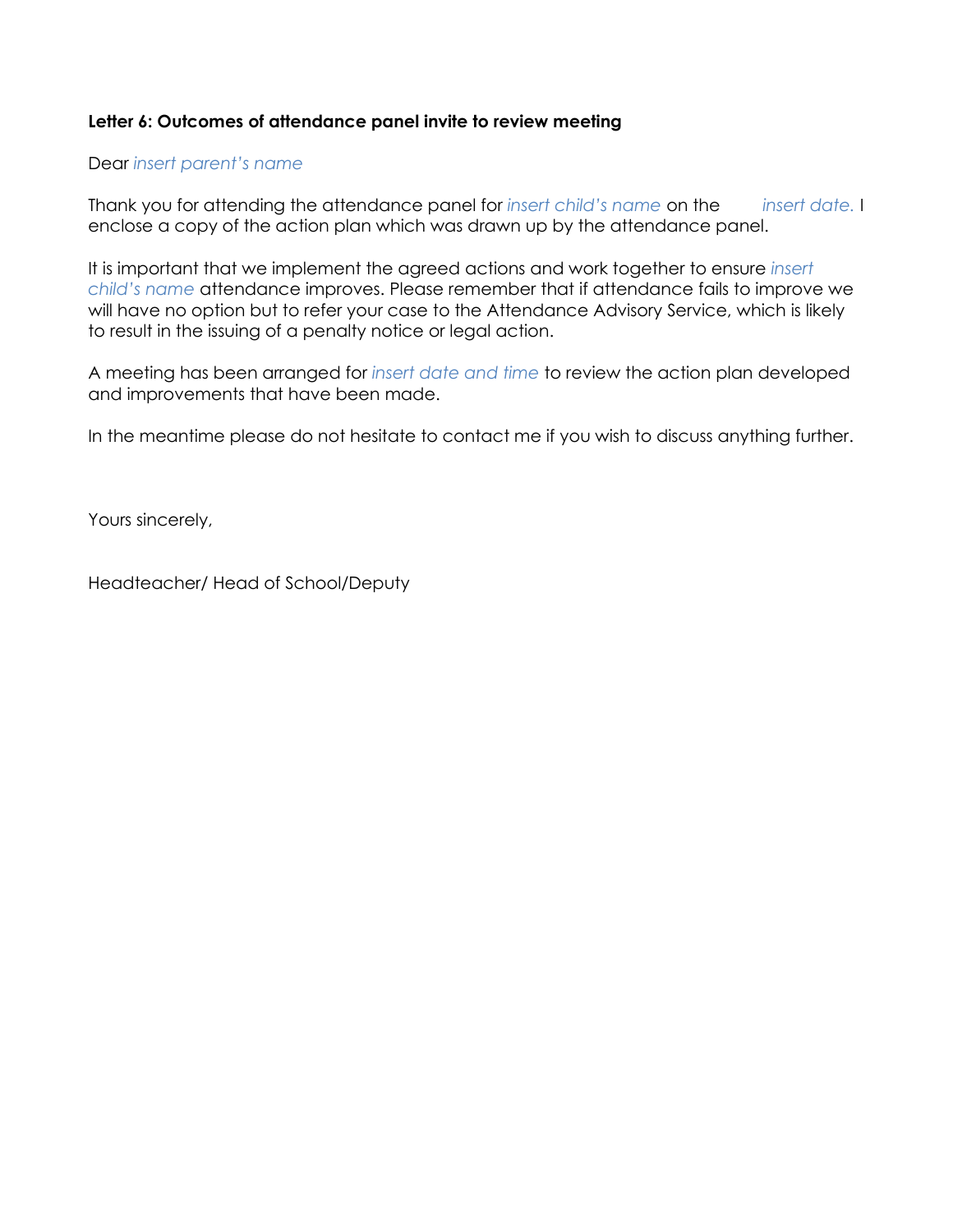# **Letter 7: Outcomes of attendance panel invite to review meeting – non attendance**

#### Dear *insert parent's name*

On *insert date* I wrote to you inviting you to attend an attendance panel as a result of *insert child's name* attendance continuing to be a cause for concern. Unfortunately you did not attend the meeting and so in your absence the panel developed an action plan outlining strategies to be put in place to ensure *insert child's name* attendance improves. *I enclose a copy of the action plan and am happy to meet to discuss this with you.*

It is important that we implement the agreed actions and work together to ensure *insert child's name* attendance improves. Please remember that if attendance fails to improve we will have no option but to refer your case to the Attendance Advisory Service, which is likely to result in the issuing of a penalty notice or legal action.

A meeting has been arranged for *insert date and time* to review the action plan developed and improvements that have been made.

In the meantime please do not hesitate to contact me if you wish to discuss anything further.

Yours sincerely,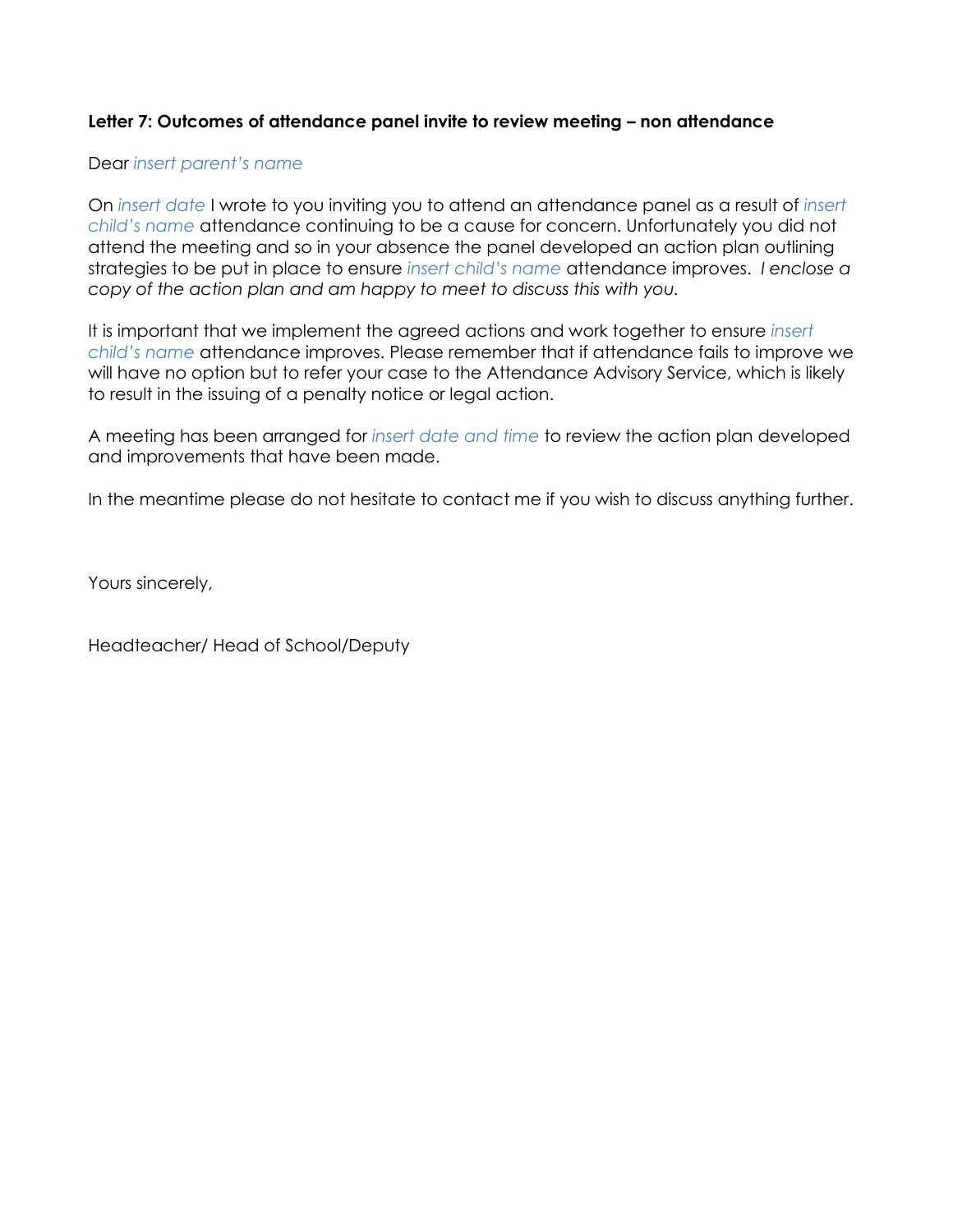# **Letter 8: Refusal of holiday request**

Dear *insert parent's name*

Thank you for your letter dated *Insert date* requesting your child's leave from school during term time, for your family holiday. As stated in our attendance policy, authorised leave of absence will only be granted in exceptional circumstances. Family holidays are not considered as an exceptional circumstance for leave.

If you choose to take your child out of school for this holiday the absence will be recorded as unauthorised and this can lead to an instant penalty notice being issued.

Regular attendance in school is crucial not only to ensure good academic attainment, but also to develop foundations and habits that are crucial as children move into the world beyond school.

I hope you will support the school by adhering to our attendance policy.

Yours sincerely,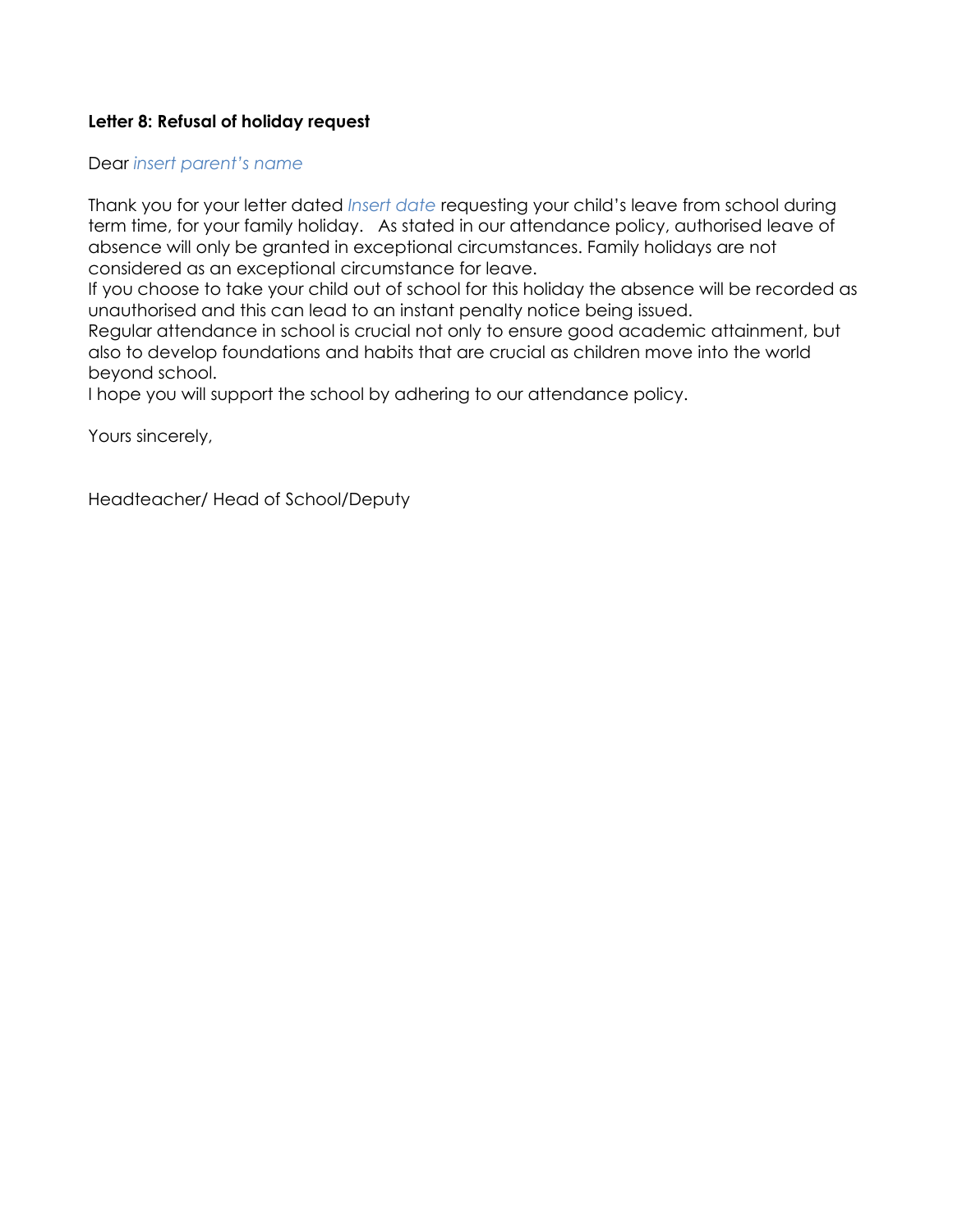# **Letter 9: Return from unauthorised holiday**

#### Dear *insert parent's name*

Thank you for informing me of the reason for *child's name* absence from school during *insert dates .* As you are aware, this leave of absence is not in-line with the school's attendance policy and has therefore been recorded as unauthorised. This has affected *child's name* attendance, which now sits at *insert percentage*.

It is important that *child's name* attends school every day to ensure they are able to meet the government expected target of 96%. Any further absences and a decline in attendance could result in a referral being made to the Attendance Advisory Service.

If you have any further concerns with regards to your child's attendance please contact the school office to make an appointment to see me.

Yours sincerely,